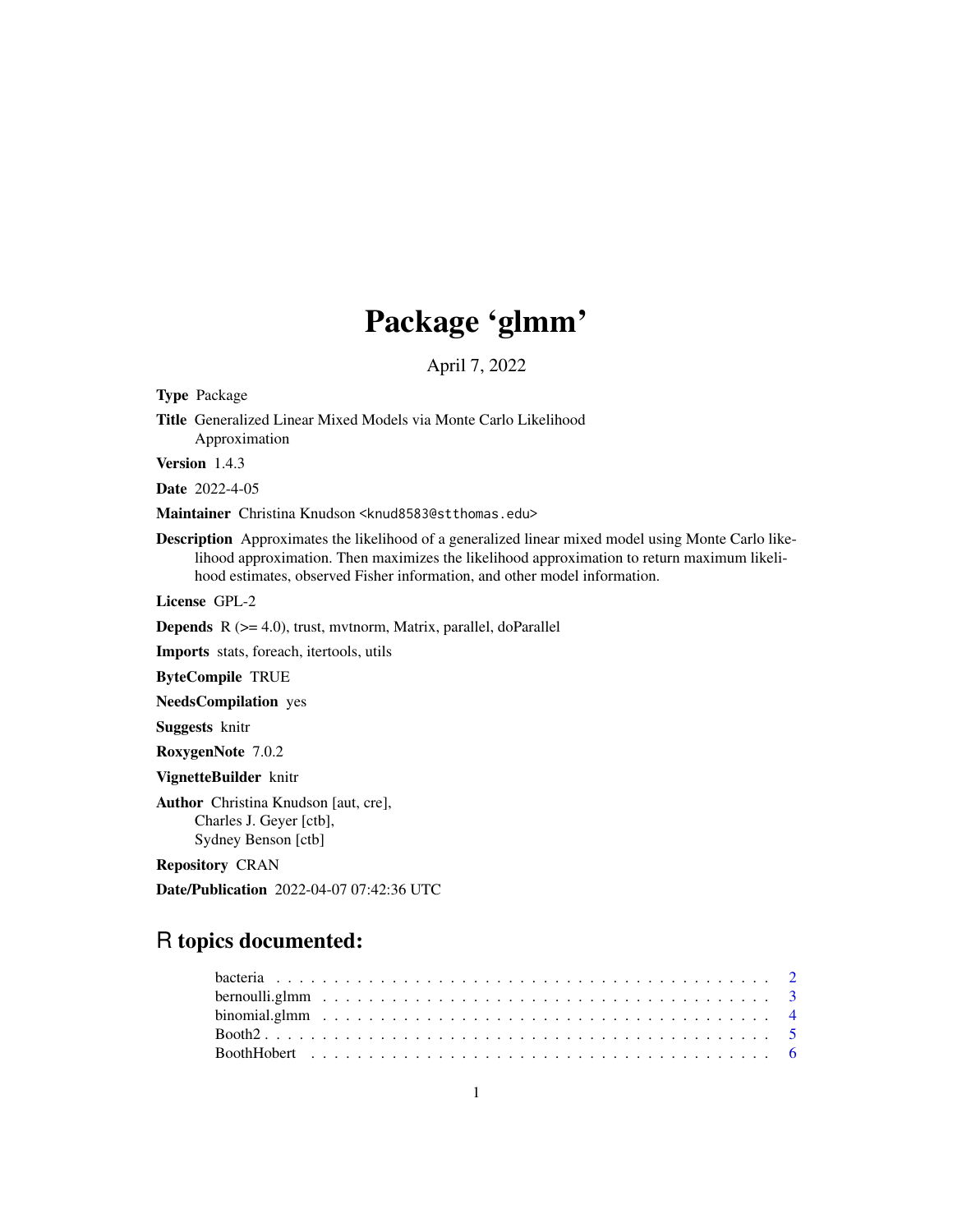#### <span id="page-1-0"></span>2 bacteria de la contrada de la contrada de la contrada de la contrada de la contrada de la contrada de la con

| Index | 25 |
|-------|----|
|       |    |
|       |    |
|       |    |
|       |    |
|       |    |
|       |    |
|       |    |
|       |    |
|       |    |
|       |    |
|       |    |
|       |    |
|       |    |
|       |    |
|       |    |

bacteria *Presence of Bacteria after Drug Treatments*

# Description

Tests of the presence of the bacteria H. influenzae in children with otitis media in the Northern Territory of Australia.

# Usage

data(bacteria)

# Format

A data frame with the following columns:

y Presence or absence: a factor with levels n and y.

ap active/placebo: a factor with levels a and p.

hilo hi/low compliance: a factor with levels hi and lo.

week Numeric: week of test.

- ID Subject ID: a factor.
- trt A factor with levels placebo, drug, drug+, a re-coding of ap and hilo.
- y2 y reformatted as 0/1 rather than n/y.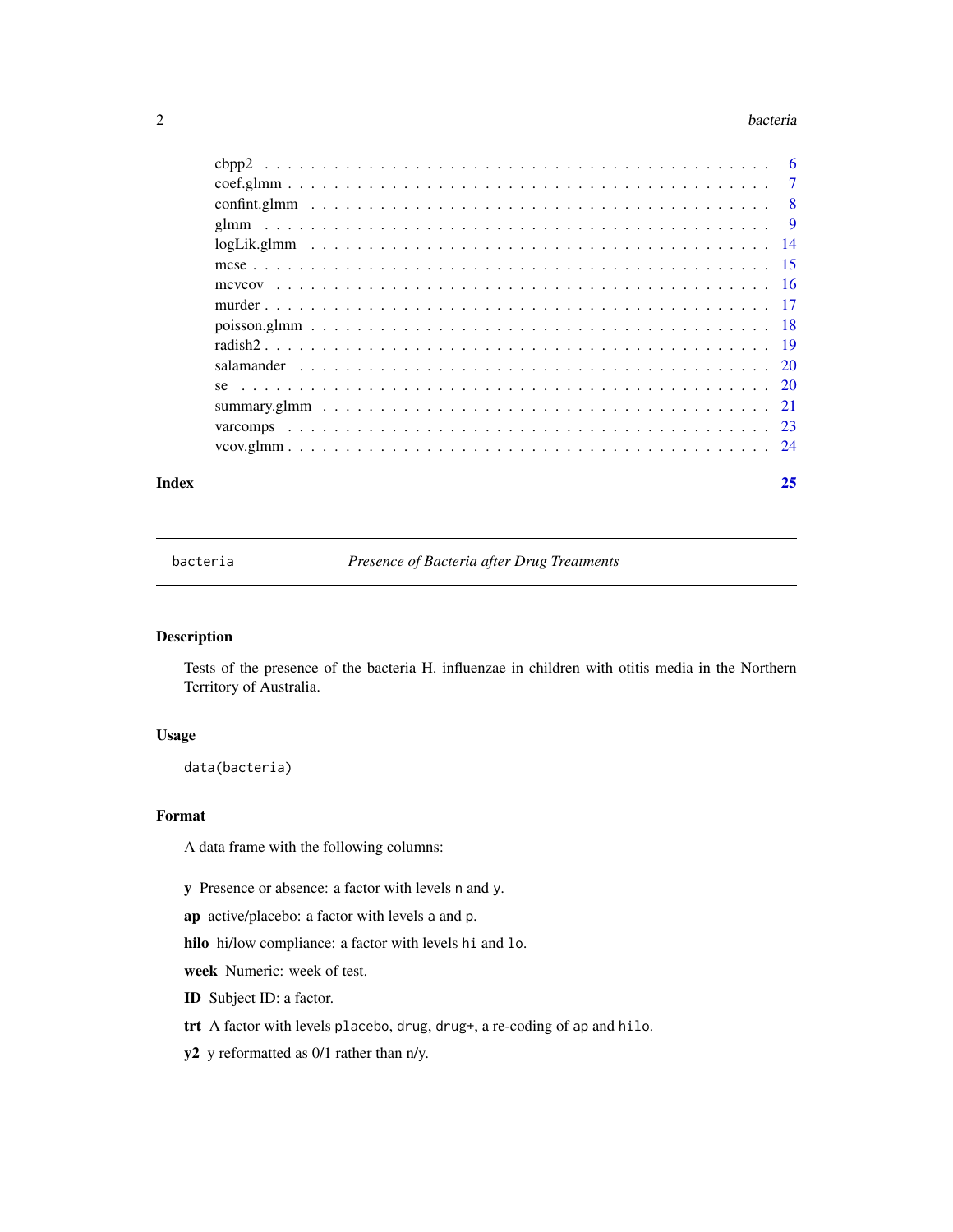# <span id="page-2-0"></span>Details

Dr. A. Leach tested the effects of a drug on 50 children with a history of otitis media in the Northern Territory of Australia. The children were randomized to the drug or the a placebo, and also to receive active encouragement to comply with taking the drug.

The presence of H. influenzae was checked at weeks 0, 2, 4, 6 and 11: 30 of the checks were missing and are not included in this data frame.

# References

Venables, W. N. and Ripley, B. D. (2002) *Modern Applied Statistics with S*, Fourth edition. Springer.

# Examples

data(bacteria)

<span id="page-2-1"></span>bernoulli.glmm *Functions for the Bernoulli family.*

# Description

Given a scalar eta, this calculates the cumulant and two derivatives for the Bernoulli family. Also checks that the data are entered correctly.

#### Usage

bernoulli.glmm()

# Value

| family.glmm | The family name, as a string.                                |
|-------------|--------------------------------------------------------------|
| link        | The link function (canonical link is required), as a string. |
| cum         | The cumulant function.                                       |
| сp          | The first derivative of the cumulant function.               |
| cpp         | The second derivative of the cumulant function.              |
| checkData   | A function to check that all data are either 0 or 1.         |

#### Note

This function is to be used by the [glmm](#page-8-1) command.

# Author(s)

Christina Knudson

## See Also

[glmm](#page-8-1)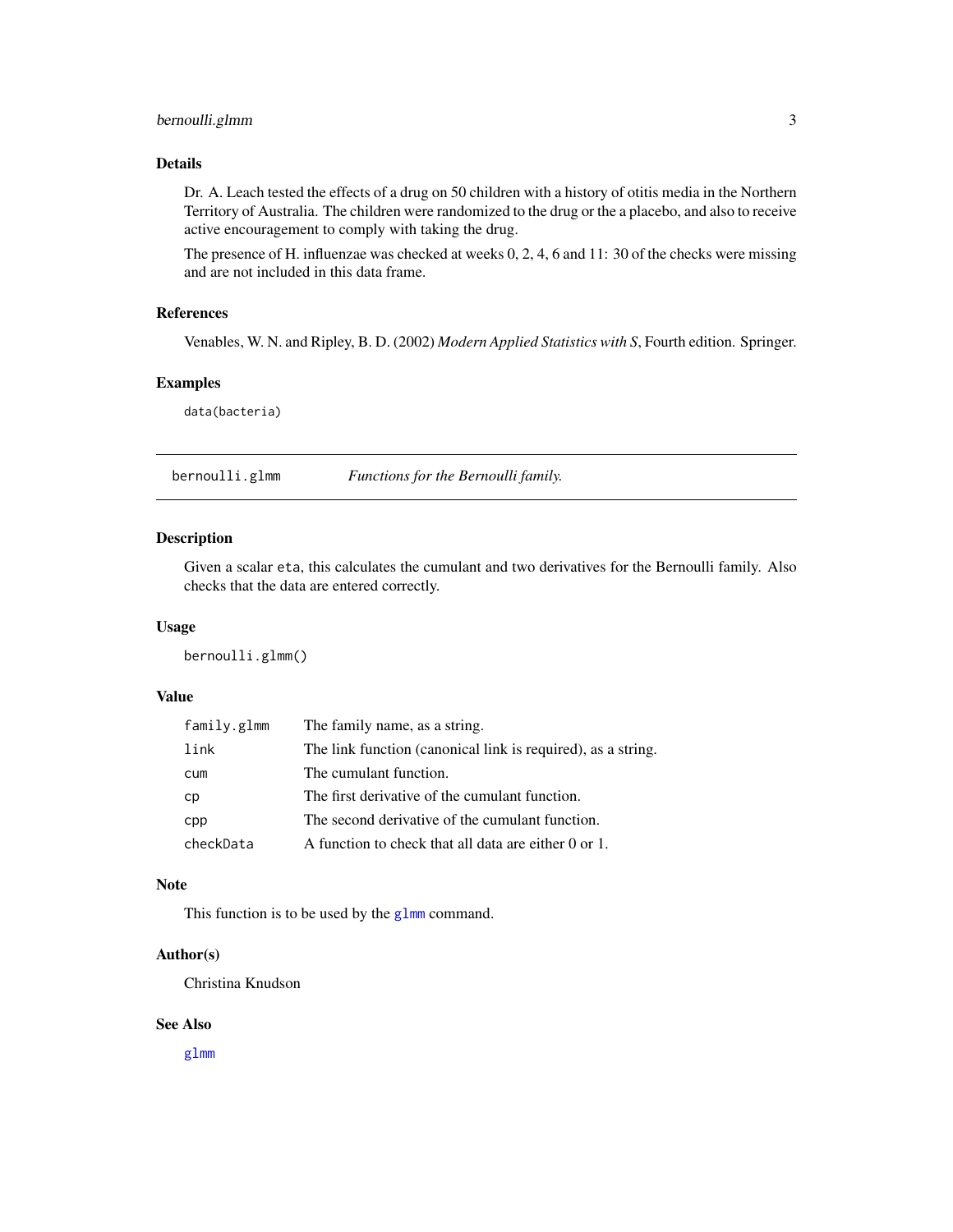# Examples

```
eta<--3:3
bernoulli.glmm()$family.glmm
bernoulli.glmm()$cum(eta)
bernoulli.glmm()$cp(1)
bernoulli.glmm()$cpp(2)
```
<span id="page-3-1"></span>

binomial.glmm *Functions for the Binomial family.*

# Description

Given a scalar eta and the number of trials, this calculates the cumulant and two derivatives for the Bernoulli family. Also checks that the data are entered correctly.

# Usage

binomial.glmm()

# Value

| family.glmm | The family name, as a string.                                |
|-------------|--------------------------------------------------------------|
| link        | The link function (canonical link is required), as a string. |
| cum         | The cumulant function.                                       |
| cp          | The first derivative of the cumulant function.               |
| cpp         | The second derivative of the cumulant function.              |
| checkData   | A function to check that all data are nonnegative.           |

# Note

This function is to be used by the [glmm](#page-8-1) command.

# Author(s)

Christina Knudson

# See Also

[glmm](#page-8-1)

<span id="page-3-0"></span>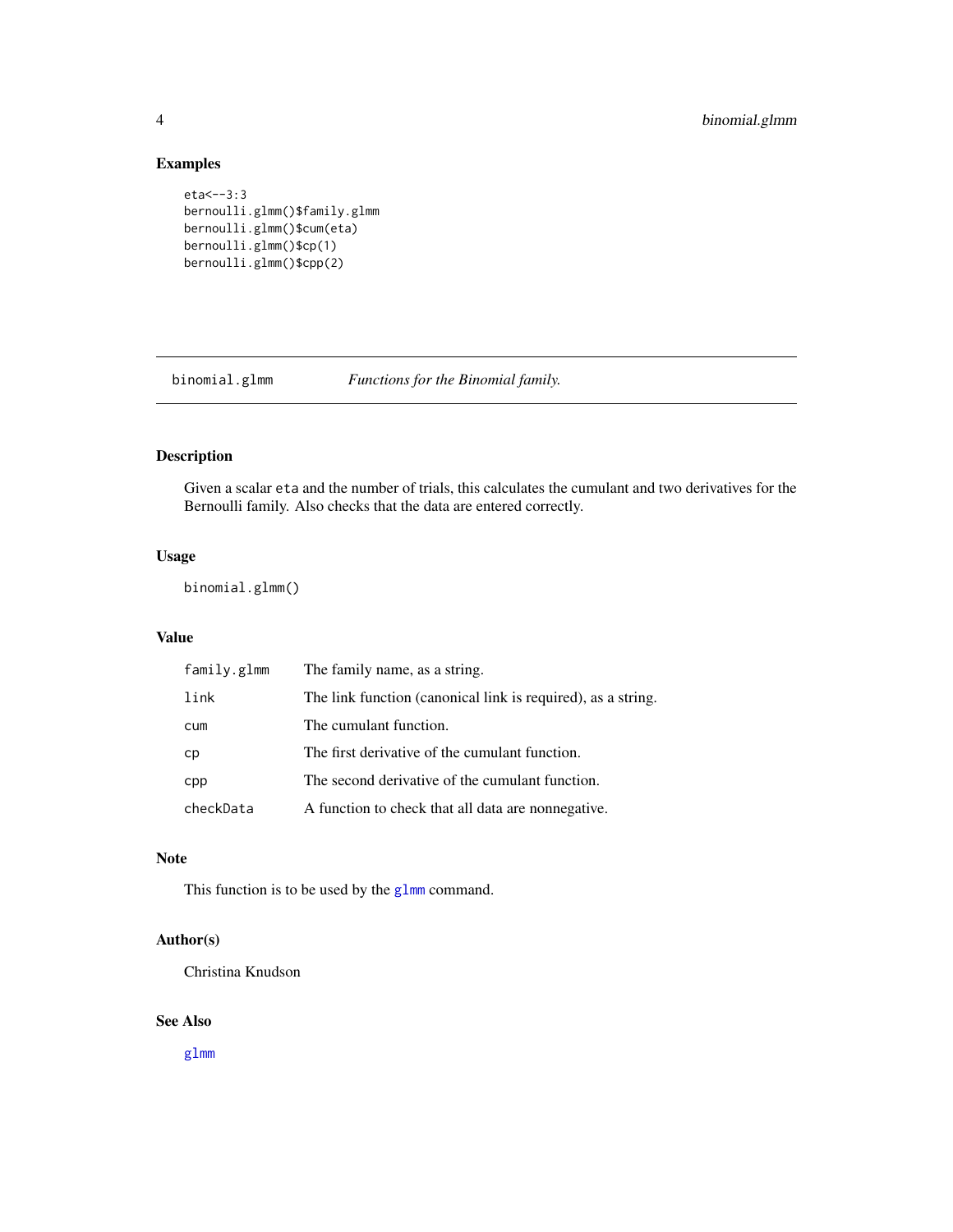#### <span id="page-4-0"></span>Booth2 5

#### Examples

```
eta < -3:3ntrials <- 1
binomial.glmm()$family.glmm
binomial.glmm()$cum(eta, ntrials)
binomial.glmm()$cp(1, ntrials)
binomial.glmm()$cpp(2, ntrials)
```
#### Booth2 *A Logit-Normal GLMM Dataset*

# Description

This data set contains simulated data from the paper of Booth and Hobert (referenced below) as well as another vector.

#### Usage

data(Booth2)

# Format

A data frame with 3 columns:

- y Response vector.
- x1 Fixed effect model matrix. The matrix has just one column vector.
- z1 A categorical vector to be used for part of the random effect model matrix.
- z2 A categorical vector to be used for part of the random effect model matrix.

#### Details

The original data set was generated by Booth and Hobert using a single variance component, a single fixed effect, no intercept, and a logit link. This data set has the z2 vector added purely to illustrate an example with multiple variance components.

# References

Booth, J. G. and Hobert, J. P. (1999) Maximizing generalized linear mixed model likelihoods with an automated Monte Carlo EM algorithm. *Journal of the Royal Statistical Society, Series B*, 61, 265–285. doi: [10.1111/14679868.00176.](https://doi.org/10.1111/1467-9868.00176)

#### Examples

data(Booth2)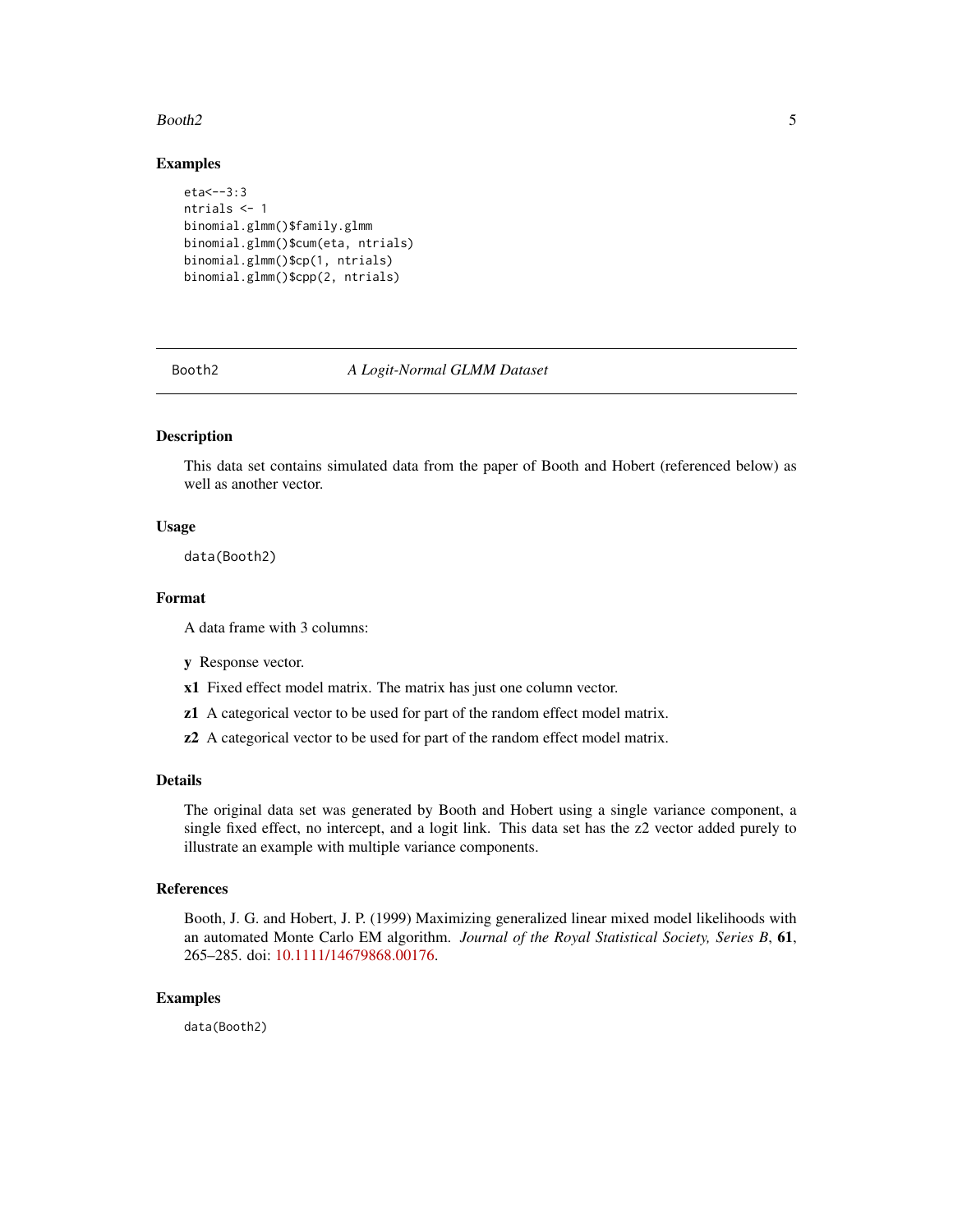<span id="page-5-0"></span>

This data set contains simulated data from the paper of Booth and Hobert referenced below.

#### Usage

data(BoothHobert)

#### Format

A data frame with 3 columns:

- y Response vector.
- x1 Fixed effect model matrix. The matrix has just one column vector.
- z1 Random effect model matrix. The matrix has just one column vector.

#### Details

This data set was generated by Booth and Hobert using a single variance component, a single fixed effect, no intercept, and a logit link.

#### References

Booth, J. G. and Hobert, J. P. (1999) Maximizing generalized linear mixed model likelihoods with an automated Monte Carlo EM algorithm. *Journal of the Royal Statistical Society, Series B*, 61, 265–285. doi: [10.1111/14679868.00176.](https://doi.org/10.1111/1467-9868.00176)

#### Examples

data(BoothHobert)

cbpp2 *Contagious Bovine Pleuropneumonia*

#### Description

This data set is a reformatted version of cbpp from the lme4 package. Contagious bovine pleuropneumonia (CBPP) is a major disease of cattle in Africa, caused by a mycoplasma. This dataset describes the serological incidence of CBPP in zebu cattle during a follow-up survey implemented in 15 commercial herds located in the Boji district of Ethiopia. The goal of the survey was to study the within-herd spread of CBPP in newly infected herds. Blood samples were quarterly collected from all animals of these herds to determine their CBPP status. These data were used to compute the serological incidence of CBPP (new cases occurring during a given time period). Some data are missing (lost to follow-up).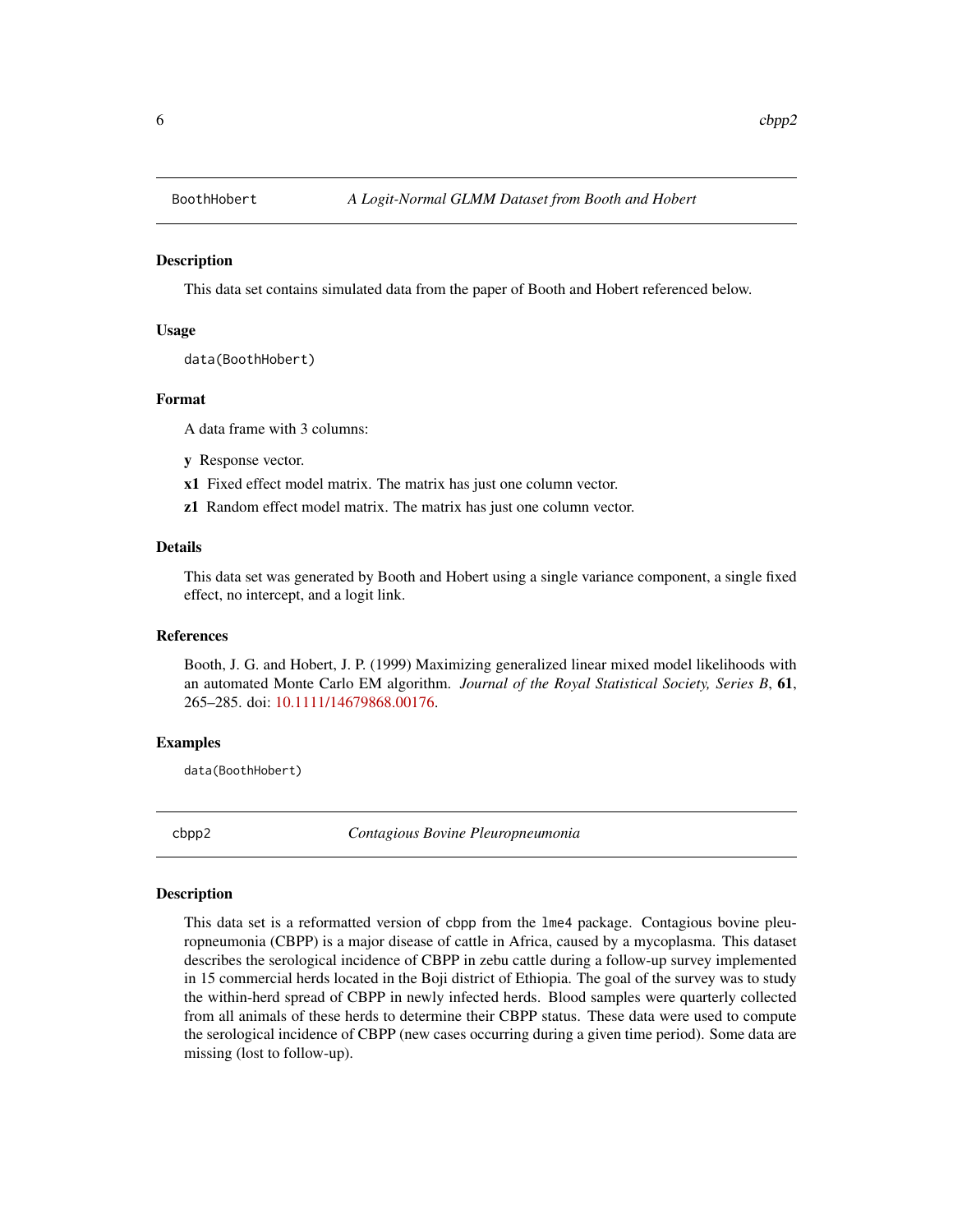# <span id="page-6-0"></span>coef.glmm 7

# Usage

data(cbpp2)

# Format

A data frame with 3 columns:

Y Response vector. 1 if CBPP is observed, 0 otherwise.

period A factor with levels 1 to 4.

herd A factor identifying the herd (1 through 15).

# Details

Serological status was determined using a competitive enzyme-linked immuno-sorbent assay (cELISA).

# References

Lesnoff, M., Laval, G., Bonnet, P., Abdicho, S., Workalemahu, A., Kifle, D., Peyraud, A., Lancelot, R., Thiaucourt, F. (2004) Within-herd spread of contagious bovine pleuropneumonia in Ethiopian highlands. *Preventive Veterinary Medicine*, 64, 27–40. doi: [10.1016/j.prevetmed.2004.03.005.](https://doi.org/10.1016/j.prevetmed.2004.03.005)

#### Examples

data(cbpp2)

<span id="page-6-1"></span>coef.glmm *Extract Model Coefficients*

#### Description

A function that extracts the fixed effect coefficients returned from [glmm](#page-8-1).

#### Usage

## S3 method for class 'glmm' coef(object,...)

# Arguments

| object   | An object of class glmm usually created using glmm. |
|----------|-----------------------------------------------------|
| $\cdots$ | further arguments passed to or from other methods.  |

# Value

coefficients A vector of coefficients (fixed effects only)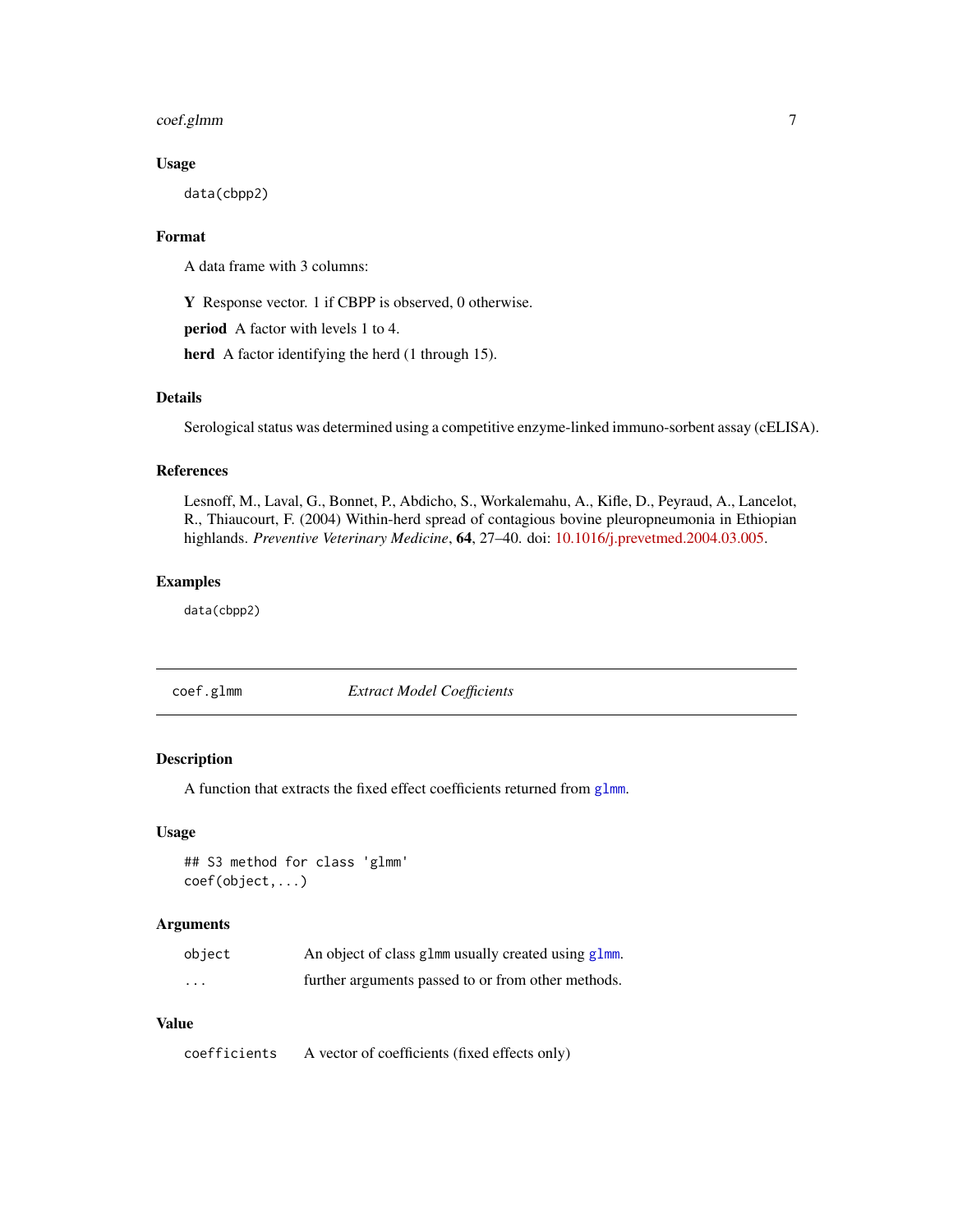#### <span id="page-7-0"></span>Author(s)

Christina Knudson

#### See Also

[glmm](#page-8-1) for model fitting.

#### Examples

```
library(glmm)
set.seed(1234)
data(salamander)
m<-1000
sal<-glmm(Mate~0+Cross,random=list(~0+Female,~0+Male),varcomps.names=c("F","M"),
data=salamander,family.glmm=bernoulli.glmm,m=m,debug=TRUE,doPQL=FALSE)
coef(sal)
```
confint.glmm *Calculates Asymptotic Confidence Intervals*

#### Description

A function that calculates asymptotic confidence intervals for one or more parameters in a model fitted by by [glmm](#page-8-1). Confidence intervals can be calculated for fixed effect parameters and variance components using models.

#### Usage

```
## S3 method for class 'glmm'
confint(object, parm, level, ...)
```
#### Arguments

| object   | An object of class glmm usually created using glmm.                                                                                                                           |
|----------|-------------------------------------------------------------------------------------------------------------------------------------------------------------------------------|
| parm     | A specification of which parameters are to be given confidence intervals, either<br>a vector of numbers or a vector of names. If missing, all parameters are consid-<br>ered. |
| level    | The confidence level required.                                                                                                                                                |
| $\cdots$ | Additional arguments passed to or from other methods.                                                                                                                         |

# Value

A matrix (or vector) with columns giving lower and upper confidence limits for each parameter. These will be labeled as (1-level)/2 and 1-(1-level)/2 in percent. By default, 2.5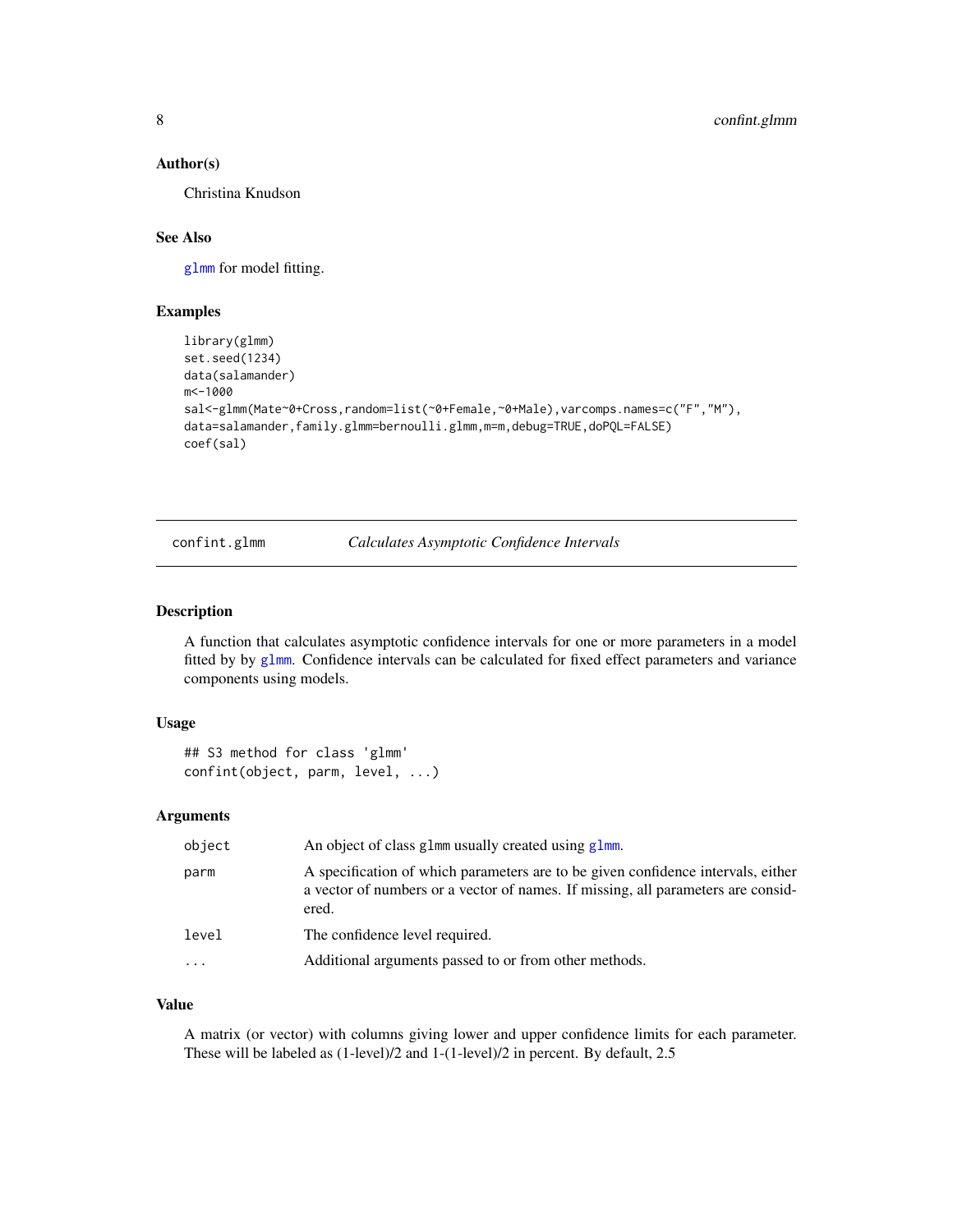#### <span id="page-8-0"></span>glmm  $\sim$  9

#### Author(s)

Christina Knudson

# See Also

[glmm](#page-8-1) for model fitting.

# Examples

```
library(glmm)
data(BoothHobert)
set.seed(123)
mod.mcml1<-glmm(y~0+x1,list(y~0+z1),varcomps.names=c("z1"), data=BoothHobert,
family.glmm=bernoulli.glmm,m=1000,doPQL=TRUE)
confint(mod.mcml1)
```
<span id="page-8-1"></span>glmm *Fitting Generalized Linear Mixed Models using MCML*

# Description

This function fits generalized linear mixed models (GLMMs) by approximating the likelihood with ordinary Monte Carlo, then maximizing the approximated likelihood.

# Usage

```
glmm(fixed, random, varcomps.names, data, family.glmm, m,
varcomps.equal, weights=NULL, doPQL = TRUE,debug=FALSE, p1=1/3,p2=1/3, p3=1/3,
rmax=1000,iterlim=1000, par.init, zeta=5, cluster=NULL)
```
#### Arguments

| fixed          | an object of class "formula" (or one that can be coerced to that class): a sym-<br>bolic description of the model to be fitted. The details of model specification are<br>given under "Details."                                                                                  |
|----------------|-----------------------------------------------------------------------------------------------------------------------------------------------------------------------------------------------------------------------------------------------------------------------------------|
| random         | an object of class "formula" (or one that can be coerced to that class): a sym-<br>bolic description of the model to be fitted. The details of model specification are<br>given under "Details."                                                                                  |
| varcomps.names | The names of the distinct variance components in order of varcomps.equal.                                                                                                                                                                                                         |
| data           | an optional data frame, list or environment (or object coercible by as data frame<br>to a data frame) containing the variables in the model. If not found in data, the<br>variables are taken from environment (formula), typically the environment from<br>which glmm is called. |
| family.glmm    | The name of the family. Must be class glmm family. Current options are<br>bernoulli.glmm, poisson.glmm, and binomial.glmm.                                                                                                                                                        |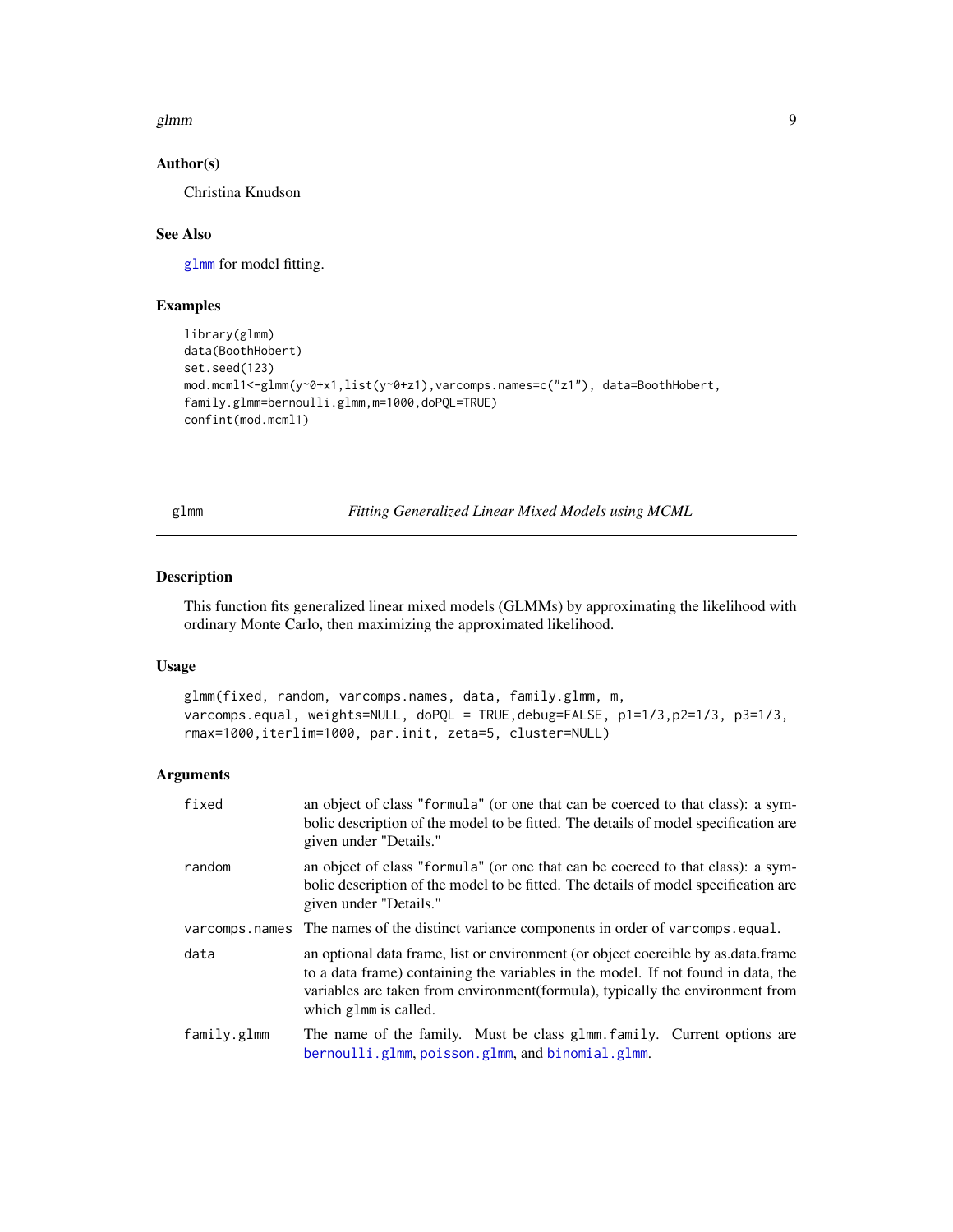<span id="page-9-0"></span>

| m              | The desired Monte Carlo sample size. See a note under "Details."                                                                                                                                                                                                                                                                                                        |
|----------------|-------------------------------------------------------------------------------------------------------------------------------------------------------------------------------------------------------------------------------------------------------------------------------------------------------------------------------------------------------------------------|
| varcomps.equal | An optional vector with elements 1 through the number of distinct variance com-<br>ponents. Denotes variance components are to be set equal by assigning them the<br>same integer. The length of varcomps.equal must be equal to the length of the<br>list of random effects formulas. If omitted, varcomps.equal assumes no variance<br>component should be set equal. |
| weights        | An optional vector with length equal to the length of the response vector. This ar-<br>gument makes the specified observations more or less informative for the model.<br>See a note under "Details."                                                                                                                                                                   |
| doPQL          | logical. If TRUE, PQL estimates are used in the importance sampling distribution.<br>If FALSE, the importance sampling distribution will use 0 for the fixed effects<br>and 1 for the variance components. For advanced users, since g1mm is generally<br>more efficient when doPQL=TRUE.                                                                               |
| debug          | logical. If TRUE, extra output useful for testing will be provided. For advanced<br>users.                                                                                                                                                                                                                                                                              |
| p1             | A probability for mixing the random effects generated from three distributions.<br>p1 is the proportion of random effects from the first distribution specified in<br>"Details." For advanced users.                                                                                                                                                                    |
| p <sub>2</sub> | A probability for mixing the random effects generated from three distributions.<br>p2 is the proportion of random effects from the second distribution specified in<br>"Details." For advanced users.                                                                                                                                                                   |
| p3             | A probability for mixing the random effects generated from three distributions.<br>p3 is the proportion of random effects from the third distribution specified in<br>"Details." For advanced users.                                                                                                                                                                    |
| rmax           | The maximum allowed trust region radius. This may be set very large. If set<br>small, the algorithm traces a steepest ascent path. This is an argument for trust.                                                                                                                                                                                                       |
| iterlim        | A positive integer specifying the maximum number of trust iterations to be per-<br>formed before the trust program is terminated. This is an argument for trust.                                                                                                                                                                                                        |
| par.init       | An optional argument. A single vector that specifies the initial values of the<br>fixed effects and variance components. The parameters should be inputted in the<br>order that summary.glmm outputs them, with fixed effects followed by variance<br>components.                                                                                                       |
| zeta           | A scalar that specifies the degrees of freedom for the t-distribution from which<br>random effects are generated.                                                                                                                                                                                                                                                       |
| cluster        | An optional argument. A cluster created by the user to enable computations to<br>be done in parallel. See "Details" for more information on the default value.                                                                                                                                                                                                          |

# Details

Let  $\beta$  be a vector of fixed effects and let u be a vector of random effects. Let X and Z be design matrices for the fixed and random effects, respectively. The random effects are assumed to be normally distributed with mean  $0$  and variance matrix  $D$ , where  $D$  is diagonal with entries from the unknown vector  $\nu$ . Letting g be the link function,  $g(\mu) = X\beta + ZU$ . If the response type is Bernoulli or Binomial, then the logit function is the link; if the response type is Poisson, then the natural logarithm is the link function.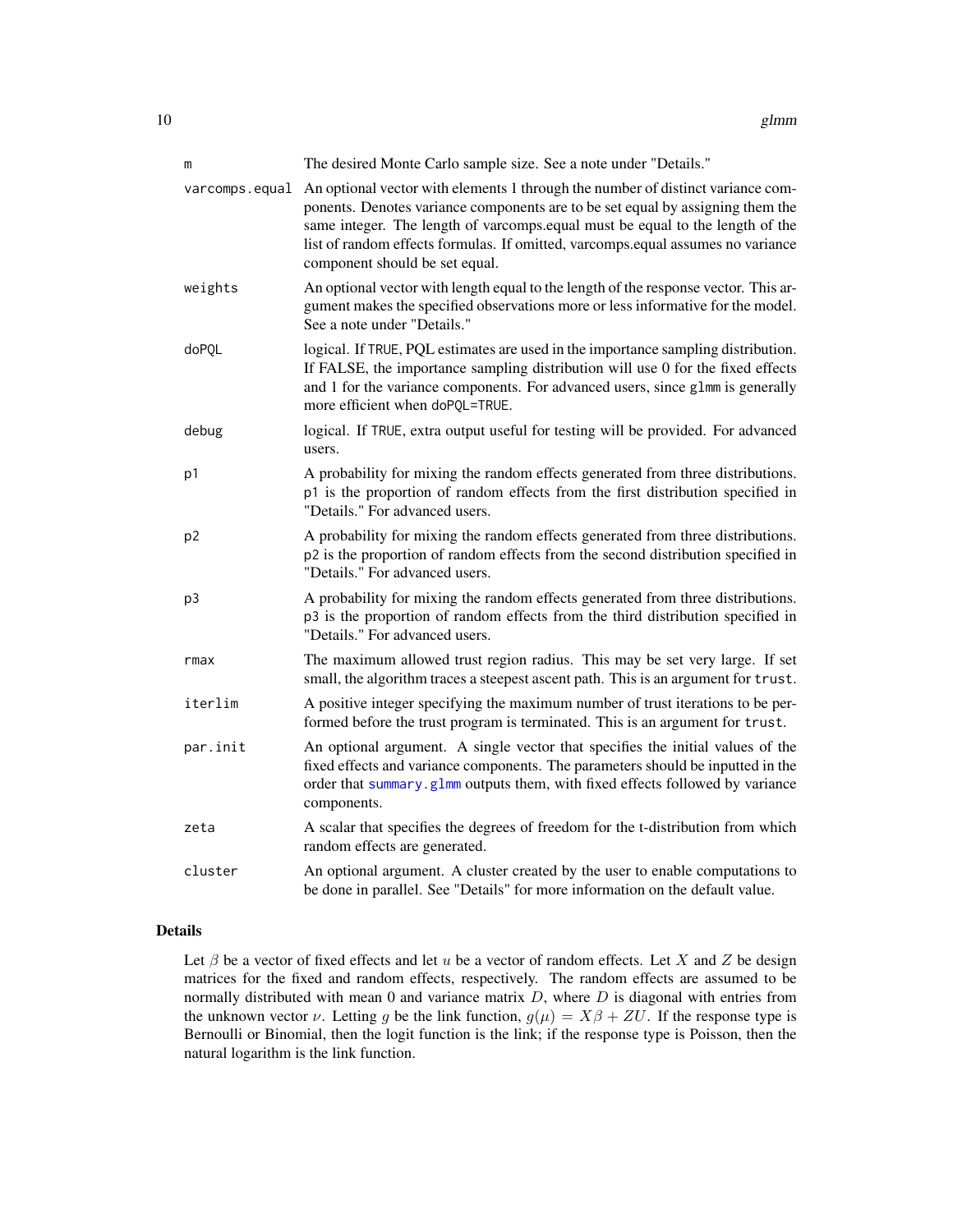#### glmm  $11$

Models for glmm are specified symbolically. A typical fixed effects model has the form response  $\sim$  terms where response is the (numeric) response vector and terms is a series of terms which specifies a linear predictor for response. A terms specification of the form first + second indicates all the terms in first together with all the terms in second with duplicates removed.

A specification of the form first:second indicates the set of terms obtained by taking the interactions of all terms in first with all terms in second. The specification first\*second indicates the cross of first and second. This is the same as first + second + first:second.

The terms in the formula will be re-ordered so that main effects come first, followed by the interactions, all second-order, all third-order and so on: to avoid this, pass a terms object as the formula.

If you choose binomial.glmm as the family.glmm, then your response should be a two-column matrix: the first column reports the number of successes and the second reports the number of failures.

The random effects for glmm are also specified symbolically. The random effects model specification is typically a list. Each element of the random list has the form response  $\sim \theta$  + term. The 0 centers the random effects at 0. If you want your random effects to have a nonzero mean, then include that term in the fixed effects. Each variance component must have its own formula in the list.

To set some variance components equal to one another, use the varcomps.equal argument. The argument varcomps.equal should be a vector whose length is equal to the length of the random effects list. The vector should contain positive integers, and the first element of the varcomps.equal should be 1. To set variance components equal to one another, assign the same integer to the corresponding elements of varcomps.equal. For example, to set the first and second variance components equal to each other, the first two elements of varcomps.equal should be 1. If varcomps.equal is omitted, then the variance components are assumed to be distinct.

Each distinct variance component should have a name. The length of varcomps.names should be equal to the number of distinct variance components. If varcomps.equal is omitted, then the length of varcomps.names should be equal to the length of random.

The package uses a relevance-weighted log density weighting scheme, similar to that described in Hu and Zidek (1997). This means that the weights argument functions in the following manner: a model built for a data set with three observations (obs. 1, obs. 2, obs. 3) and weighting scheme 1, 1, 2 gives the same results as the model built for a data set with four observations (obs. 1, obs. 2, obs. 3, obs. 3 - the last two observations are identical) and weighting scheme 1, 1, 1, 1.

Monte Carlo likelihood approximation relies on an importance sampling distribution. Though infinitely many importance sampling distributions should yield the correct MCMLEs eventually, the importance sampling distribution used in this package was chosen to reduce the computation cost. When doPQL is TRUE, the importance sampling distribution relies on PQL estimates (as calculated in this package). When doPQL is FALSE, the random effect estimates in the distribution are taken to be 0, the fixed effect estimates are taken to be 0, and the variance component estimates are taken to be 1.

This package's importance sampling distribution is a mixture of three distributions: a t centered at 0 with scale matrix determined by the PQL estimates of the variance components and with zeta degrees of freedom, a normal distribution centered at the PQL estimates of the random effects and with a variance matrix containing the PQL estimates of the variance components, and a normal distribution centered at the PQL estimates of the random effects and with a variance matrix based on the Hessian of the penalized log likelihood. The first component is included to guarantee the gradient of the MCLA has a central limit theorem. The second component is included to mirror our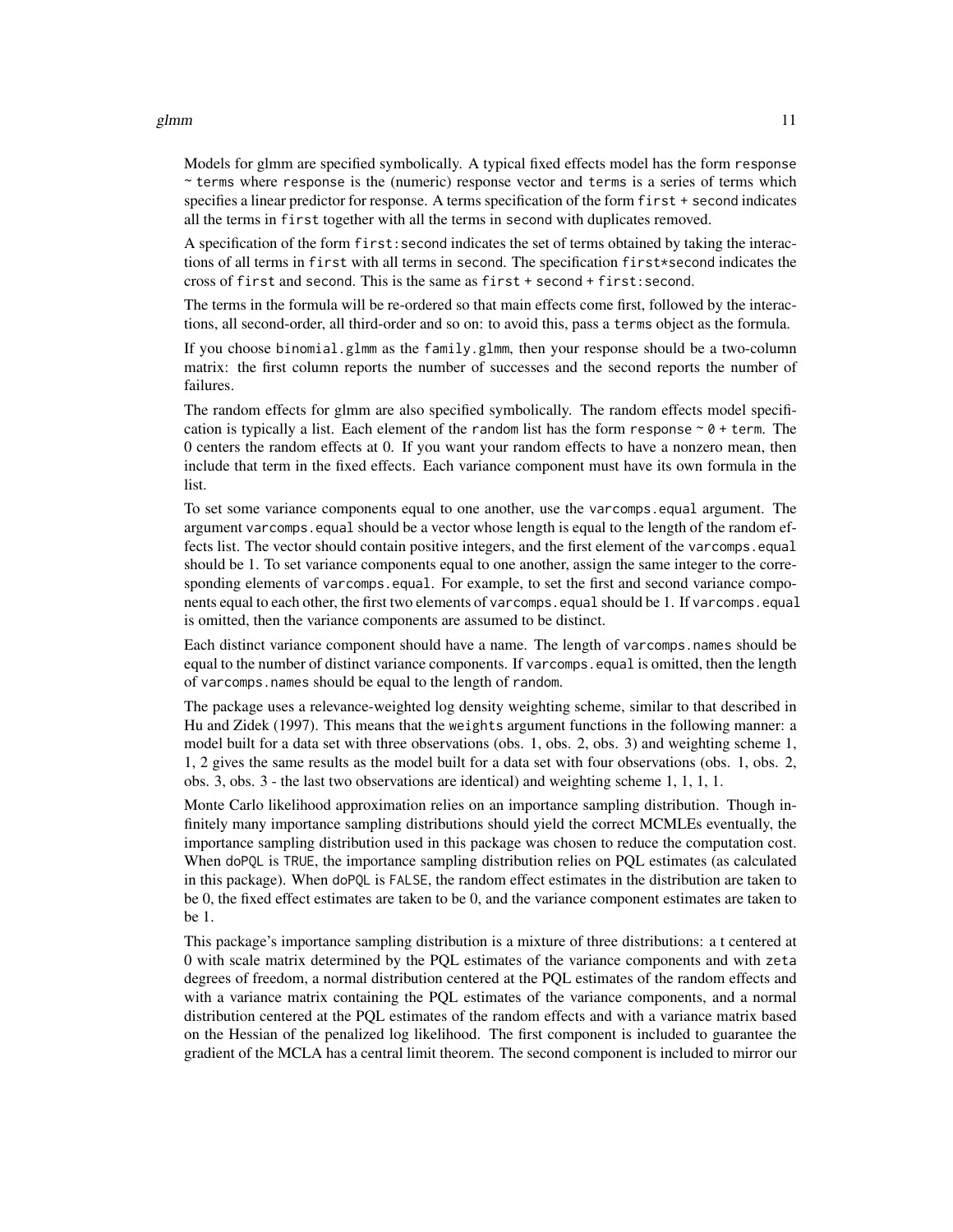best guess of the distribution of the random effects. The third component is included so that the numerator and the denominator are similar when calculating the MCLA value.

The Monte Carlo sample size m should be chosen as large as possible. You may want to run the model a couple times to begin to understand the variability inherent to Monte Carlo. There are no hard and fast rules for choosing m, and more research is needed on this area. For a general idea, I believe the BoothHobert model produces stable enough estimates at  $m=10^3$  and the salamander model produces stable enough estimates at  $m = 10^5$ , as long as doPQL is TRUE.

To decrease the computation time involved with larger Monte Carlo sample sizes, a parallel computing component has been added to this package. Generally, the larger the Monte Carlo sample size m, the greater the benefit of utilizing additional cores. By default, glmm will create a cluster that uses a single core. This forces all computations to be done sequentially rather than simultaneously.

To see the summary of the model, use summary().

#### Value

glmm returns an object of class glmm is a list containing at least the following components:

| beta             | A vector of the Monte Carlo maximum likelihood estimates (MCMLEs) for the<br>fixed effects.                                                                                                                                                     |
|------------------|-------------------------------------------------------------------------------------------------------------------------------------------------------------------------------------------------------------------------------------------------|
| nu               | A vector of the Monte Carlo maximum likelihood estimates for the variance<br>components.                                                                                                                                                        |
| loglike.value    | The Monte Carlo log likelihood evaluated at the MCMLEs beta and nu.                                                                                                                                                                             |
| loglike.gradient |                                                                                                                                                                                                                                                 |
|                  | The Monte Carlo log likelihood gradient vector at the MCMLEs beta and nu.                                                                                                                                                                       |
| loglike.hessian  |                                                                                                                                                                                                                                                 |
|                  | The Monte Carlo log likelihood Hessian matrix at the MCMLEs beta and nu.                                                                                                                                                                        |
| mod.mcm1         | A list containing the weighted (if applicable) fixed effect design matrix, the<br>list of weighted (if applicable) random effect design matrices, the weighted (if<br>applicable) response, and the number of trials (for the Binomial family). |
| call             | The call.                                                                                                                                                                                                                                       |
| fixedcall        | The fixed effects call.                                                                                                                                                                                                                         |
| randcall         | The random effects call.                                                                                                                                                                                                                        |
| х                | The unweighted design matrix for the fixed effects.                                                                                                                                                                                             |
| у                | The unweighted response vector.                                                                                                                                                                                                                 |
| z                | The unweighted design matrix for the random effects.                                                                                                                                                                                            |
| weights          | The weights vector.                                                                                                                                                                                                                             |
| family.glmm      | The name of the family. Must be class glmm. family.                                                                                                                                                                                             |
| varcomps.names   | The vector of names for the distinct variance components.                                                                                                                                                                                       |
|                  | varcomps.equal The vector denoting equal variance components.                                                                                                                                                                                   |
| umat             | A matrix with m rows. Each row is a vector of random effects generated from<br>the importance sampling distribution.                                                                                                                            |
| pvec             | A vector containing p1, p2, and p3.                                                                                                                                                                                                             |
| beta.pql         | PQL estimate of $\beta$ , when doPQL is TRUE.                                                                                                                                                                                                   |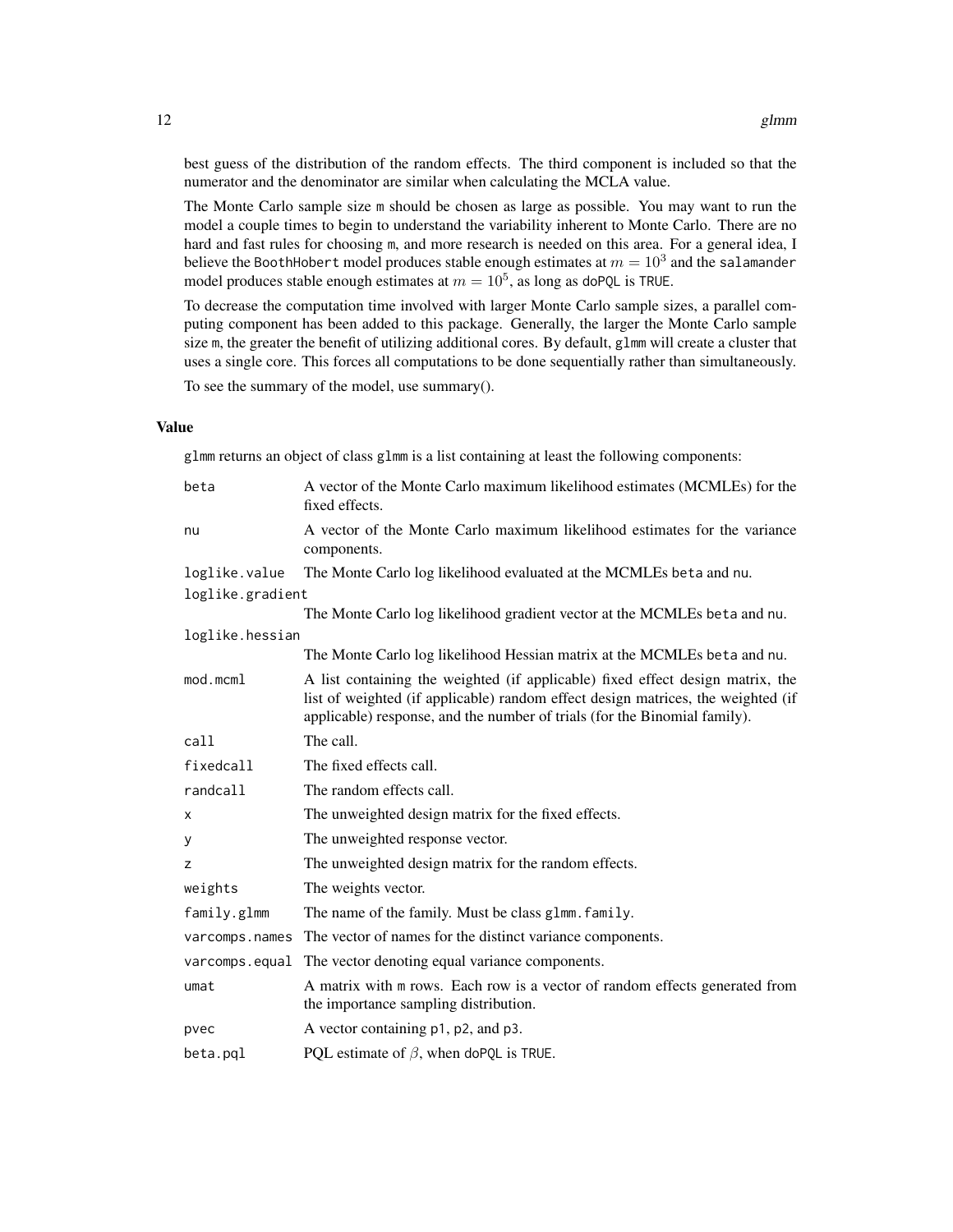<span id="page-12-0"></span>

| nu.pql  | PQL estimate of $\nu$ , when doPQL is TRUE.                                                                          |
|---------|----------------------------------------------------------------------------------------------------------------------|
| u.pql   | PQL predictions of the random effects.                                                                               |
| zeta    | The number of degrees of freedom used in the t component of the importance<br>sampling distribution.                 |
| cluster | A cluster created by the user for use during the approximation of the log-likelihood<br>value, gradient and hessian. |
| debug   | If TRUE extra output useful for testing.                                                                             |
|         |                                                                                                                      |

The function [summary](#page-0-0) (i.e., summary .glmm) can be used to obtain or print a summary of the results. The generic accessor function [coef](#page-0-0) (i.e., [coef.glmm](#page-6-1)) can be used to extract the coefficients.

#### Author(s)

Christina Knudson

#### References

Geyer, C. J. (1994) On the convergence of Monte Carlo maximum likelihood calculations. *Journal of the Royal Statistical Society, Series B*, 61, 261–274. doi: [10.1111/j.25176161.1994.tb01976.x.](https://doi.org/10.1111/j.2517-6161.1994.tb01976.x)

Geyer, C. J. and Thompson, E. (1992) Constrained Monte Carlo maximum likelihood for dependent data. *Journal of the Royal Statistical Society, Series B*, 54, 657–699. doi: [10.1111/j.2517-](https://doi.org/10.1111/j.2517-6161.1992.tb01443.x) [6161.1992.tb01443.x.](https://doi.org/10.1111/j.2517-6161.1992.tb01443.x)

Knudson, C. (2016). Monte Carlo likelihood approximation for generalized linear mixed models. PhD thesis, University of Minnesota. <http://hdl.handle.net/11299/178948>

Knudson, C., Benson, S., Geyer, J., Jones, G. (2021) Likelihood-based inference for generalized linear mixed models: Inference with the R package glmm. *Stat*, 10:e339. doi: [10.1002/sta4.339.](https://doi.org/10.1002/sta4.339)

Sung, Y. J. and Geyer, C. J. (2007) Monte Carlo likelihood inference for missing data models. *Annals of Statistics*, 35, 990–1011. doi: [10.1214/009053606000001389.](https://doi.org/10.1214/009053606000001389)

Hu, F. and Zidek, J. V. (2001) The relevance weighted likelihood with applications. In: Ahmed, S. E. and Reid N. (eds). *Empirical Bayes and Likelihood Inference*. Lecture Notes in Statistics, 148, 211–235. Springer, New York. doi: [10.1007/9781461301417\\_13.](https://doi.org/10.1007/978-1-4613-0141-7_13)

#### Examples

```
#First, using the basic Booth and Hobert dataset
#to fit a glmm with a logistic link, one variance component,
#one fixed effect, and an intercept of 0. The Monte Carlo
#sample size is 100 to save time.
library(glmm)
data(BoothHobert)
set.seed(1234)
mod.mcml1 <- glmm(y~0+x1, list(y~0+z1), varcomps.names=c("z1"),
data=BoothHobert, family.glmm=bernoulli.glmm, m=100, doPQL=TRUE)
mod.mcml1$beta
mod.mcml1$nu
summary(mod.mcml1)
coef(mod.mcml1)
```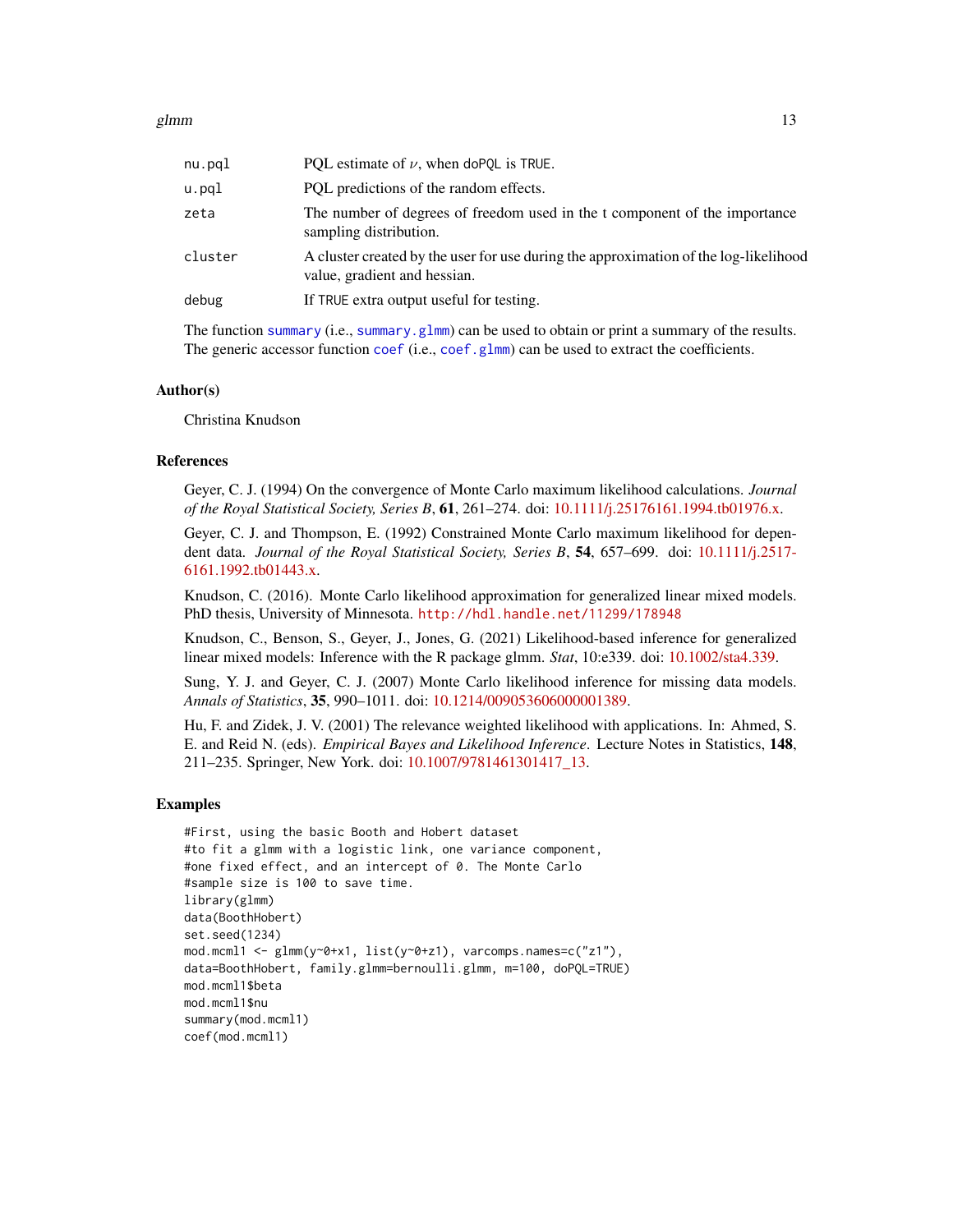```
# This next example has crossed random effects but we assume
# all random effects have the same variance. The Monte Carlo
#sample size is 100 to save time.
#data(salamander)
#set.seed(1234)
#onenu <- glmm(Mate~Cross, random=list(~0+Female,~0+Male),
#varcomps.names=c("only"), varcomps.equal=c(1,1), data=salamander,
#family.glmm=bernoulli.glmm, m=100, debug=TRUE, doPQL=TRUE)
#summary(onenu)
```
logLik.glmm *Monte Carlo Log Likelihood*

# Description

A function that calculates the Monte Carlo log likelihood evaluated at the the Monte Carlo maximum likelihood estimates returned from [glmm](#page-8-1).

#### Usage

## S3 method for class 'glmm' logLik(object,...)

#### Arguments

| object   | An object of class glmm usually created using glmm. |
|----------|-----------------------------------------------------|
| $\cdots$ | further arguments passed to or from other methods.  |

# Value

logLik The variance-covariance matrix for the parameter estimates

# Author(s)

Christina Knudson

# See Also

[glmm](#page-8-1) for model fitting.

# Examples

```
library(glmm)
data(BoothHobert)
set.seed(1234)
mod <- glmm(y~0+x1, list(y~0+z1), varcomps.names=c("z1"),
data=BoothHobert, family.glmm=bernoulli.glmm, m=100)
logLik(mod)
```
<span id="page-13-0"></span>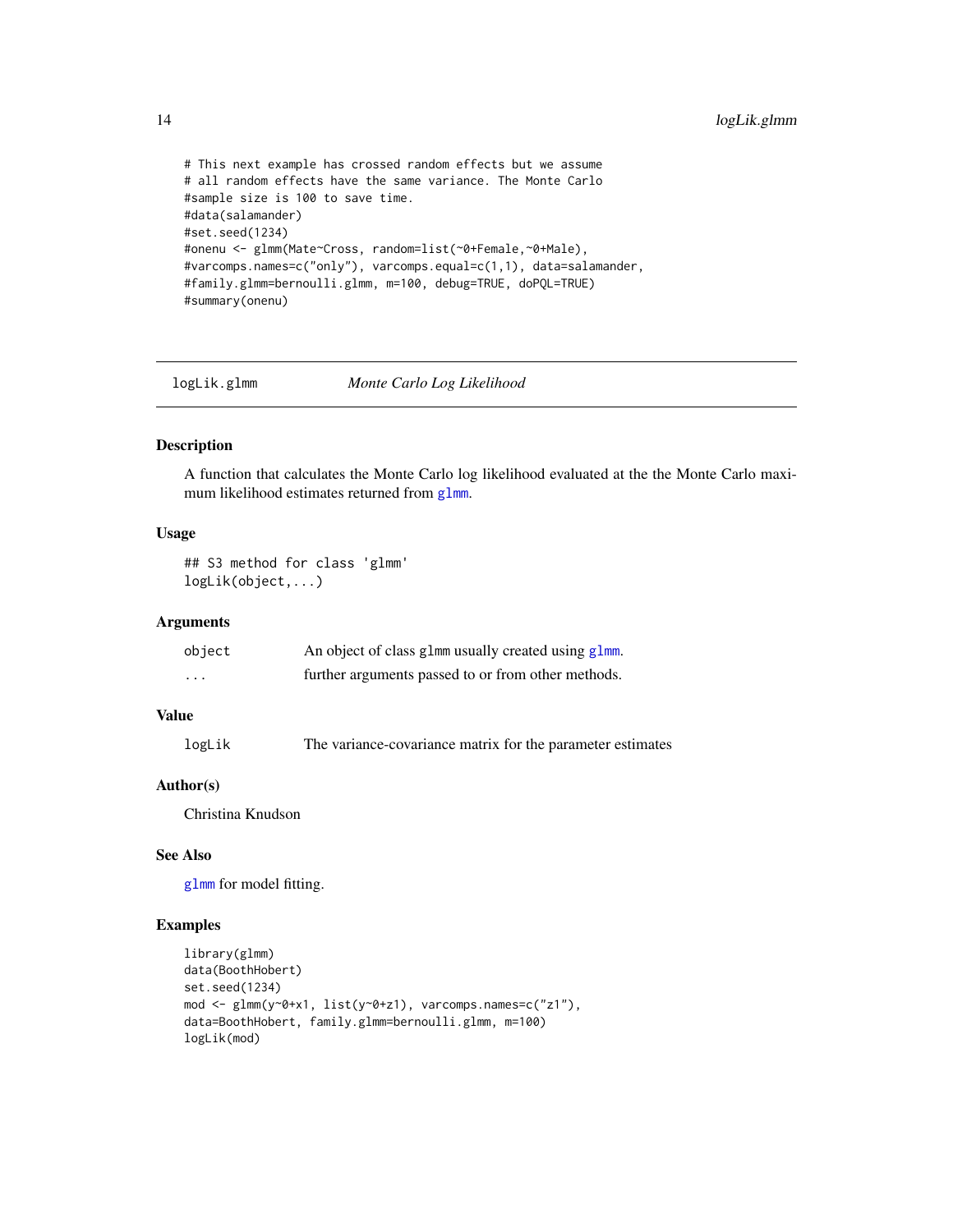<span id="page-14-1"></span><span id="page-14-0"></span>

A function that calculates the Monte Carlo standard error for the Monte Carlo maximum likelihood estimates returned from [glmm](#page-8-1).

#### Usage

mcse(object)

#### Arguments

object An object of class glmm usually created using [glmm](#page-8-1).

#### Details

With maximum likelihood performed by Monte Carlo likelihood approximation, there are two sources of variability: there is variability from sample to sample and from Monte Carlo sample (of generated random effects) to Monte Carlo sample. The first source of variability (from sample to sample) is measured using standard error, which appears with the point estimates in the summary tables. The second source of variability is due to the Monte Carlo randomness, and this is measured by the Monte Carlo standard error.

A large Monte Carlo standard error indicates the Monte Carlo sample size m is too small.

#### Value

mcse The Monte Carlo standard errors for the Monte Carlo maximum likelihood estimates returned from [glmm](#page-8-1)

#### Author(s)

Christina Knudson

#### References

Geyer, C. J. (1994) On the convergence of Monte Carlo maximum likelihood calculations. *Journal of the Royal Statistical Society, Series B*, 61, 261–274.

Knudson, C. (2016) Monte Carlo likelihood approximation for generalized linear mixed models. PhD thesis, University of Minnesota. <http://hdl.handle.net/11299/178948>

#### See Also

[glmm](#page-8-1) for model fitting.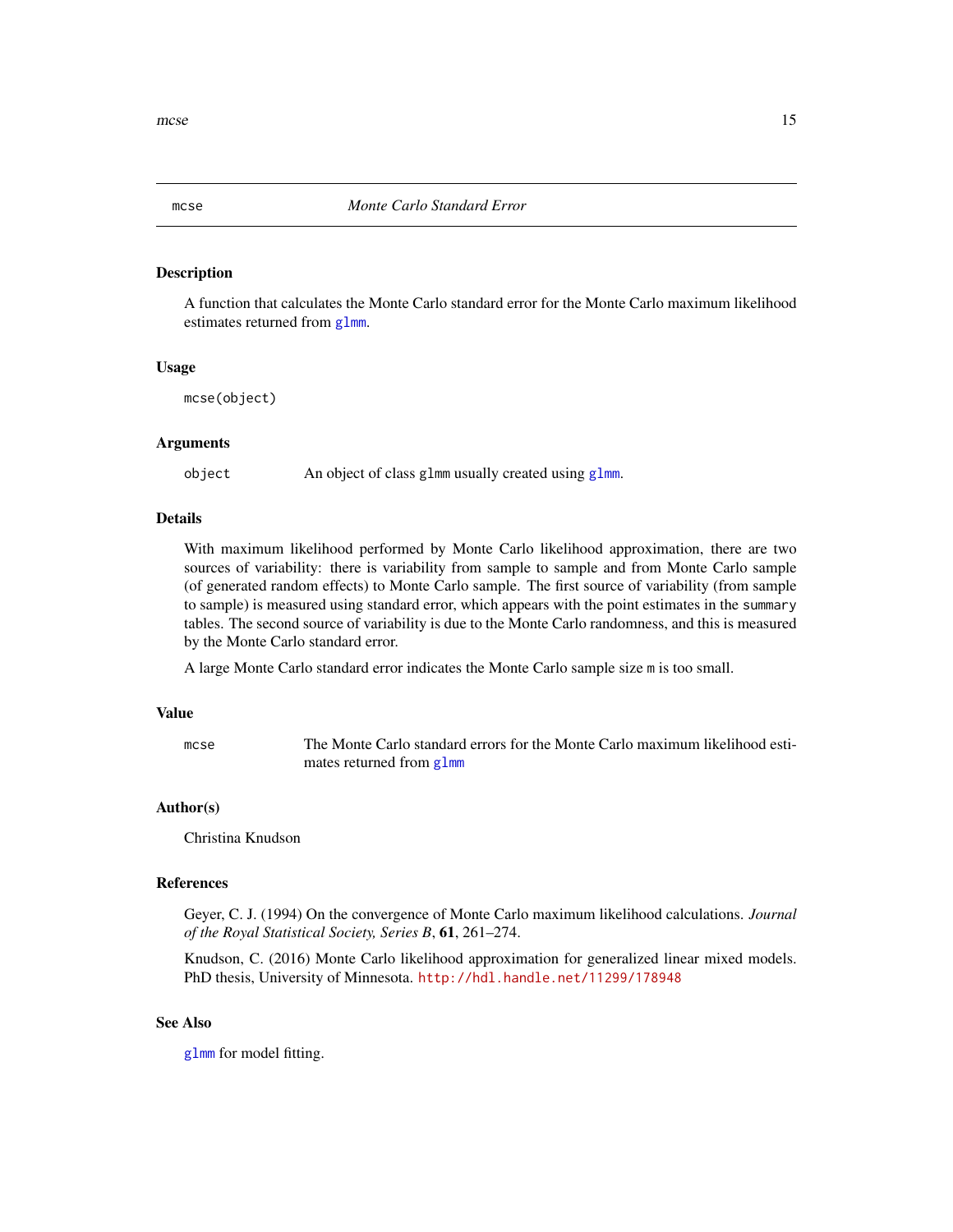16 mcvcov

#### Examples

```
library(glmm)
data(BoothHobert)
set.seed(1234)
mod <- glmm(y~0+x1, list(y~0+z1), varcomps.names=c("z1"),
data=BoothHobert, family.glmm=bernoulli.glmm, m=100, doPQL=TRUE)
mcse(mod)
```
mcvcov *Monte Carlo Variance Covariance Matrix*

#### Description

A function that calculates the Monte Carlo variance covariance matrix for the Monte Carlo maximum likelihood estimates returned from [glmm](#page-8-1).

#### Usage

mcvcov(object)

#### Arguments

object An object of class glmm usually created using [glmm](#page-8-1).

#### Details

With maximum likelihood performed by Monte Carlo likelihood approximation, there are two sources of variability: there is variability from sample to sample and from Monte Carlo sample (of generated random effects) to Monte Carlo sample. The first source of variability (from sample to sample) is measured using standard error, which appears with the point estimates in the summary tables. The second source of variability is due to the Monte Carlo randomness, and this is measured by the Monte Carlo standard error.

A large entry in Monte Carlo variance covariance matrix indicates the Monte Carlo sample size m is too small.

The square root of the diagonal elements represents the Monte Carlo standard errors. The offdiagonal entries represent the Monte Carlo covariance.

#### Value

mcvcov The Monte Carlo variance covariance matrix for the Monte Carlo maximum likelihood estimates returned from [glmm](#page-8-1)

# Author(s)

Christina Knudson

<span id="page-15-0"></span>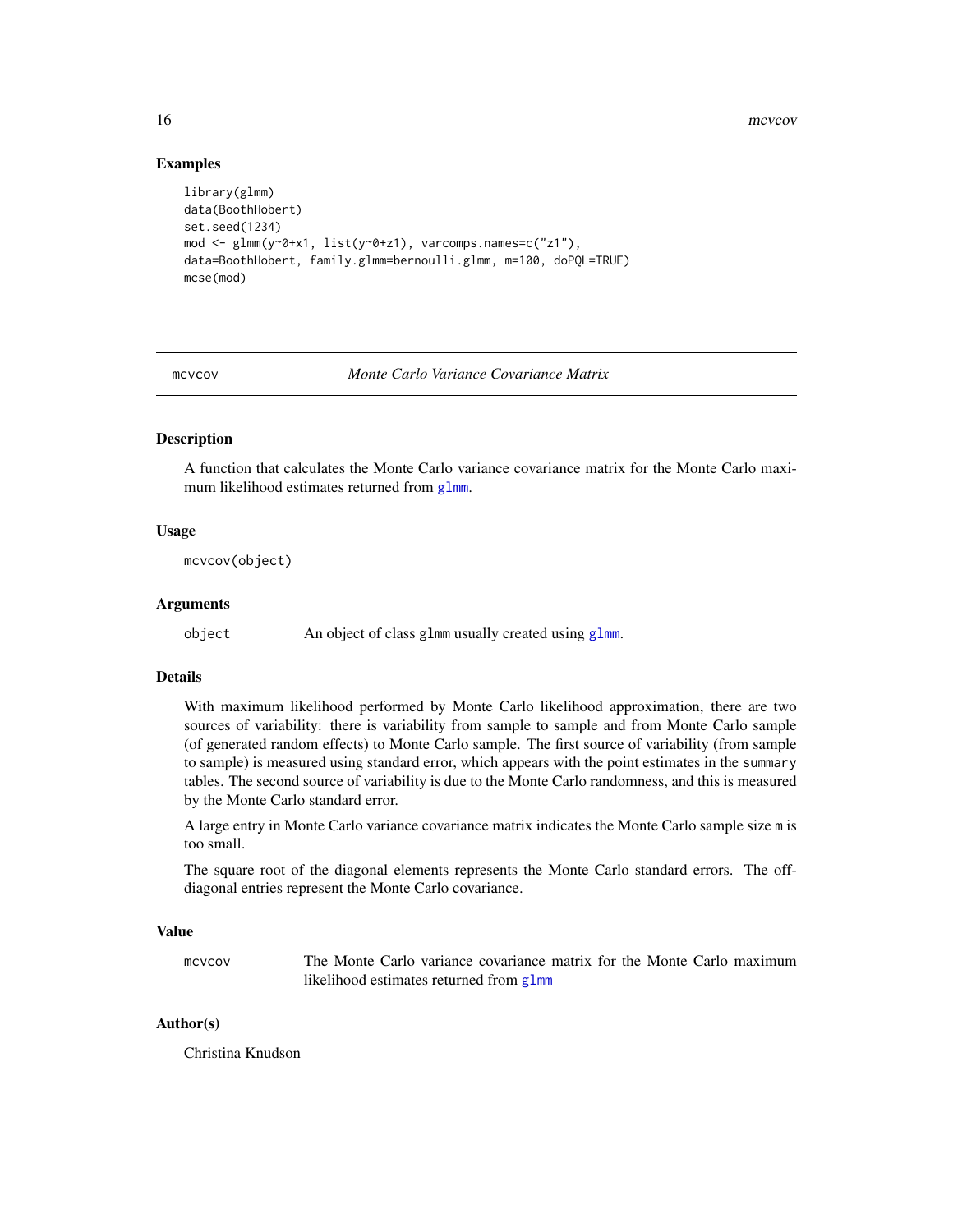#### <span id="page-16-0"></span>murder and the contract of the contract of the contract of the contract of the contract of the contract of the contract of the contract of the contract of the contract of the contract of the contract of the contract of the

#### References

Geyer, C. J. (1994) On the convergence of Monte Carlo maximum likelihood calculations. *Journal of the Royal Statistical Society, Series B*, 61, 261–274. doi: [10.1111/j.25176161.1994.tb01976.x.](https://doi.org/10.1111/j.2517-6161.1994.tb01976.x)

Knudson, C. (2016) Monte Carlo likelihood approximation for generalized linear mixed models. PhD thesis, University of Minnesota. <http://hdl.handle.net/11299/178948>

#### See Also

[glmm](#page-8-1) for model fitting.

#### Examples

```
library(glmm)
data(BoothHobert)
set.seed(1234)
mod <- glmm(y~0+x1, list(y~0+z1), varcomps.names=c("z1"),
data=BoothHobert, family.glmm=bernoulli.glmm, m=100, doPQL=TRUE)
```
mcvcov(mod)

murder *Number of Homicide Victims Known*

#### Description

Subjects responded to the question 'Within the past 12 months, how many people have you known personally that were victims of homicide?'

# Usage

data(murder)

#### Format

A data frame with the following columns:

y The number of homicide victims known personally by the subject.

race a factor with levels black and white.

black a dummy variable to indicate whether the subject was black.

white a dummy variable to indicate whether the subject was white.

# References

Agresti, A. (2002) *Categorical Data Analysis*, Second edition. Wiley.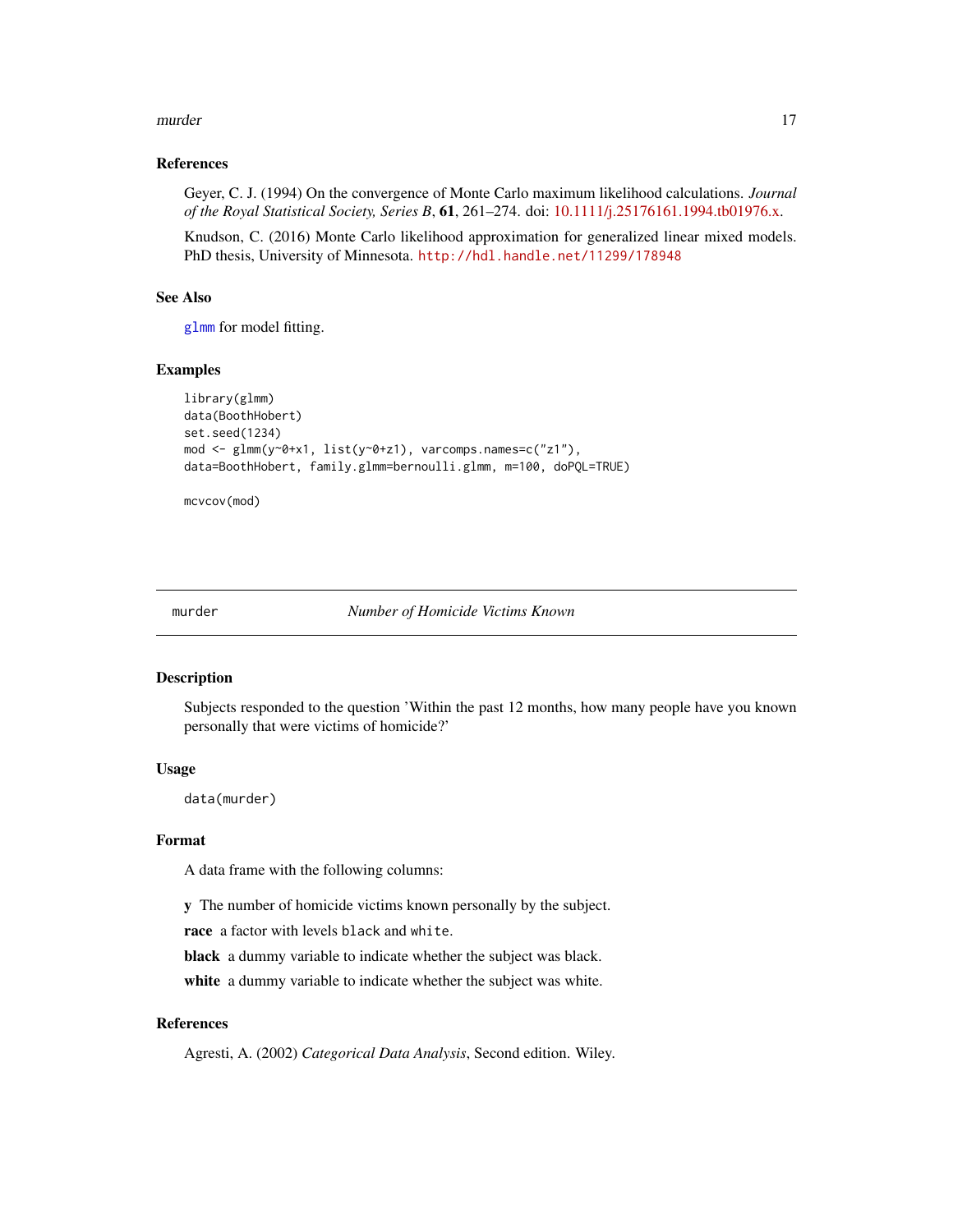# Examples

data(murder)

<span id="page-17-1"></span>poisson.glmm *Functions for the Poisson family.*

# Description

Given a scalar eta, this calculates the cumulant and two derivatives for the Poisson family. Also checks that the data are entered correctly.

# Usage

poisson.glmm()

# Value

| family.glmm | The family name, as a string.                               |
|-------------|-------------------------------------------------------------|
| link        | The link function (canonical link is required).             |
| cum         | The cumulant function.                                      |
| cp          | The first derivative of the cumulant function.              |
| cpp         | The second derivative of the cumulant function.             |
| checkData   | A function to check that all data are nonnegative integers. |

# Note

This function is to be used by the [glmm](#page-8-1) command.

# Author(s)

Christina Knudson

# See Also

[glmm](#page-8-1)

# Examples

```
poisson.glmm()$family.glmm
poisson.glmm()$cum(2)
poisson.glmm()$cp(2)
poisson.glmm()$cpp(2)
```
<span id="page-17-0"></span>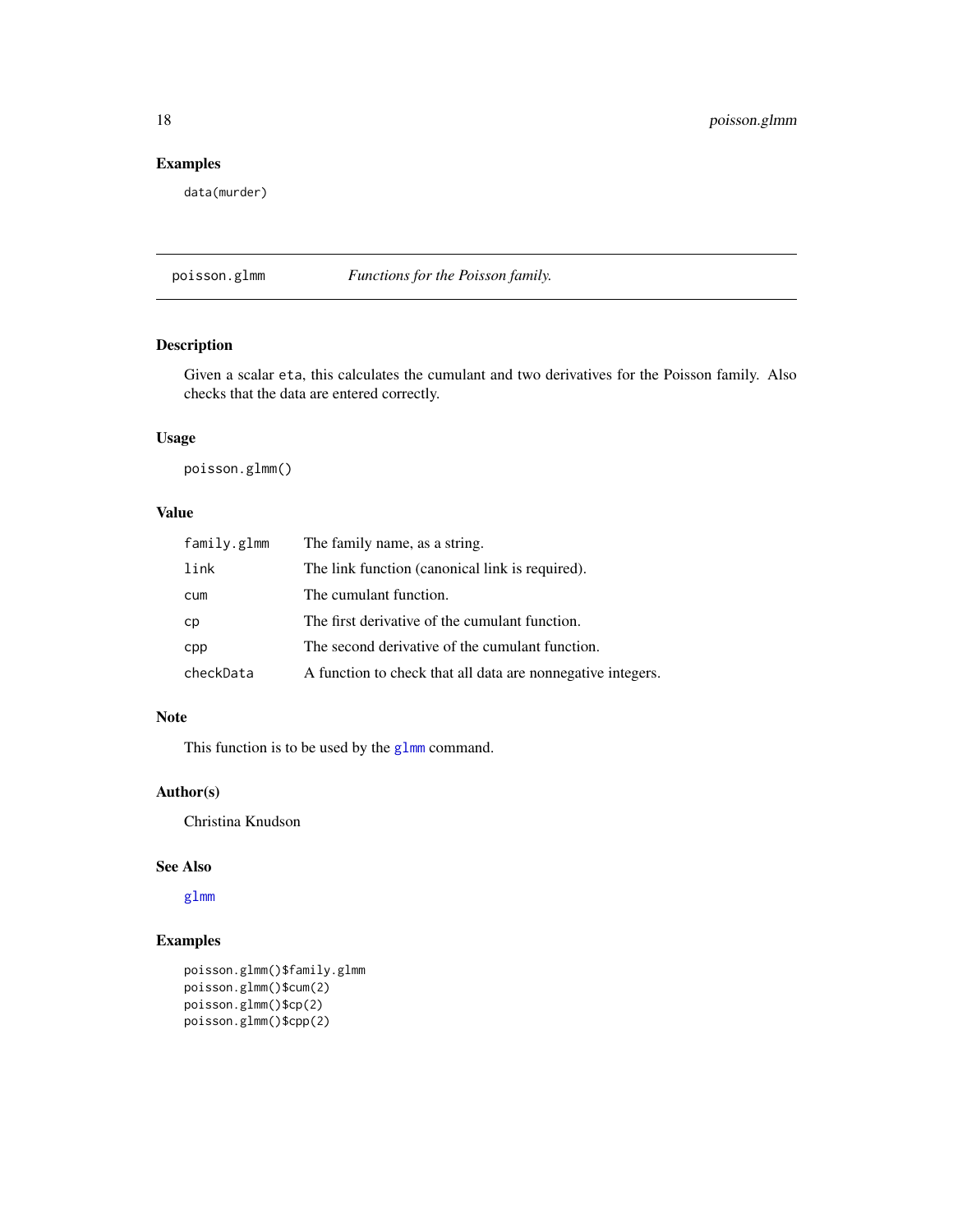<span id="page-18-0"></span>

Data on life history traits for the invasive California wild radish *Raphanus sativus*.

#### Usage

data(radish2)

#### Format

A data frame with the following columns:

Site Categorical. Experimental site where plant was grown. Two sites in this dataset.

Block Categorical. Blocked nested within site.

- Region Categorical. Region from which individuals were obtained: northern, coastal California (N) or southern, inland California (S).
- Pop Categorical. Wild population nested within region.
- varb Categorical. Gives node of graphical model corresponding to each component of resp. This is useful for life history analysis (see aster package).
- resp Response vector.

id Categorical. Indicates individual plants.

#### References

These data are a subset of data previously analyzed using fixed effect aster methods (R function aster) in the following.

Ridley, C. E. and Ellstrand, N. C. (2010). Rapid evolution of morphology and adaptive life history in the invasive California wild radish (*Raphanus sativus*) and the implications for management. *Evolutionary Applications*, 3, 64–76.

These data are a subset of data previously analyzed using random effect aster methods (R function reaster) in the following.

Geyer, C. J., Ridley, C. E., Latta, R. G., Etterson, J. R., and Shaw, R. G. (2013) Local Adaptation and Genetic Effects on Fitness: Calculations for Exponential Family Models with Random Effects. *Annals of Applied Statistics*, 7, 1778–1795. doi: [10.1214/13AOAS653.](https://doi.org/10.1214/13-AOAS653)

#### Examples

data(radish2)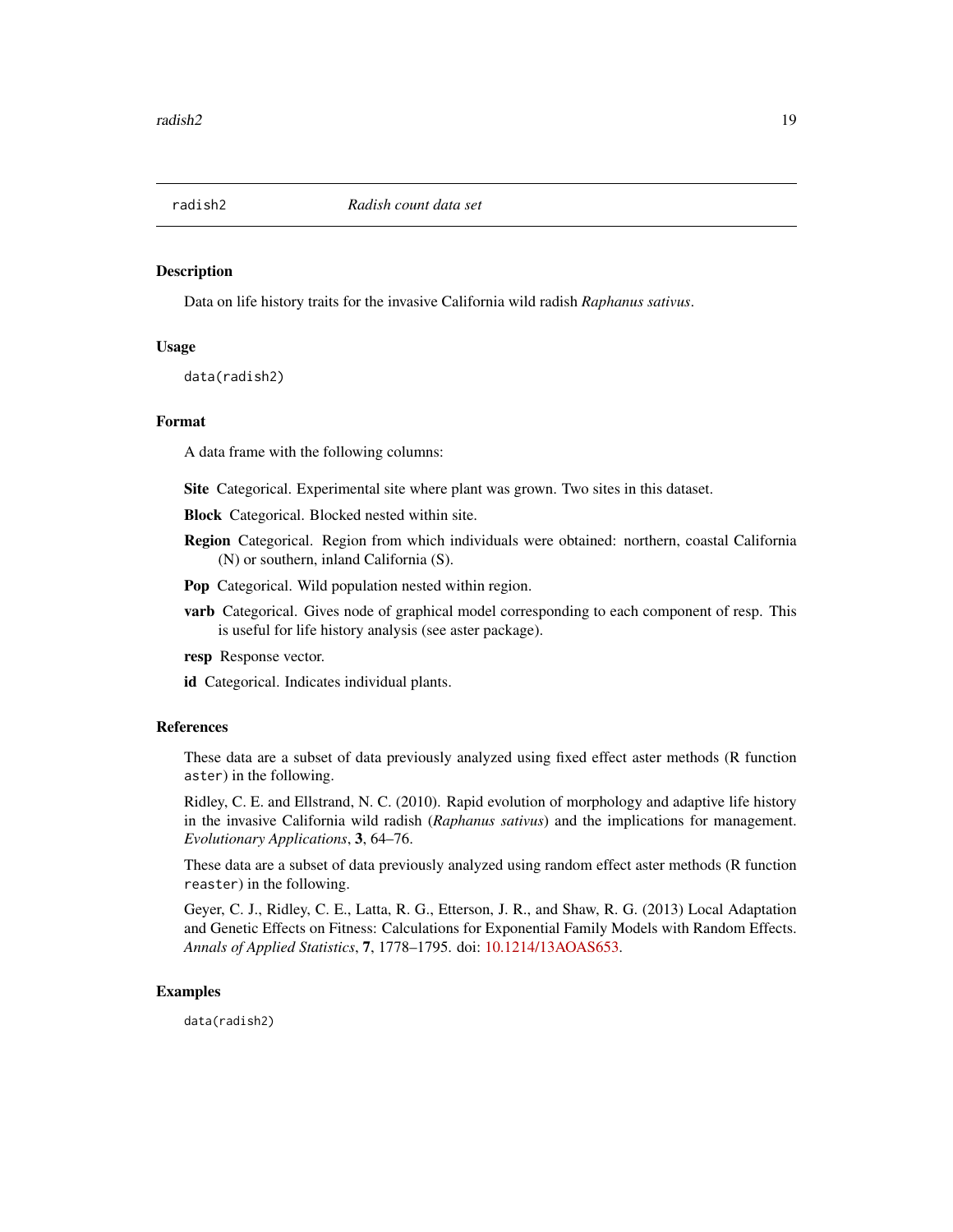<span id="page-19-0"></span>This data set presents the outcome of an experiment conducted at the University of Chicago in 1986 to study interbreeding between populations of mountain dusky salamanders (McCullagh and Nelder, 1989, Section 14.5).

#### Usage

data(salamander)

# Format

A data frame with the following columns:

Mate Whether the salamanders mated (1) or did not mate (0).

Cross Cross between female and male type. A factor with four levels: R/R,R/W,W/R, and W/W. The type of the female salamander is listed first and the male is listed second. Rough Butt is represented by R and White Side is represented by W. For example, Cross=W/R indicates a White Side female was crossed with a Rough Butt male.

Male Identification number of the male salamander. A factor.

Female Identification number of the female salamander. A factor.

#### References

McCullagh P. and Nelder, J. A. (1989) *Generalized Linear Models*. Chapman and Hall/CRC.

#### Examples

data(salamander)

se *Standard Error*

# Description

A function that calculates the standard error for the Monte Carlo maximum likelihood estimates returned from g<sub>1mm</sub>.

#### Usage

se(object)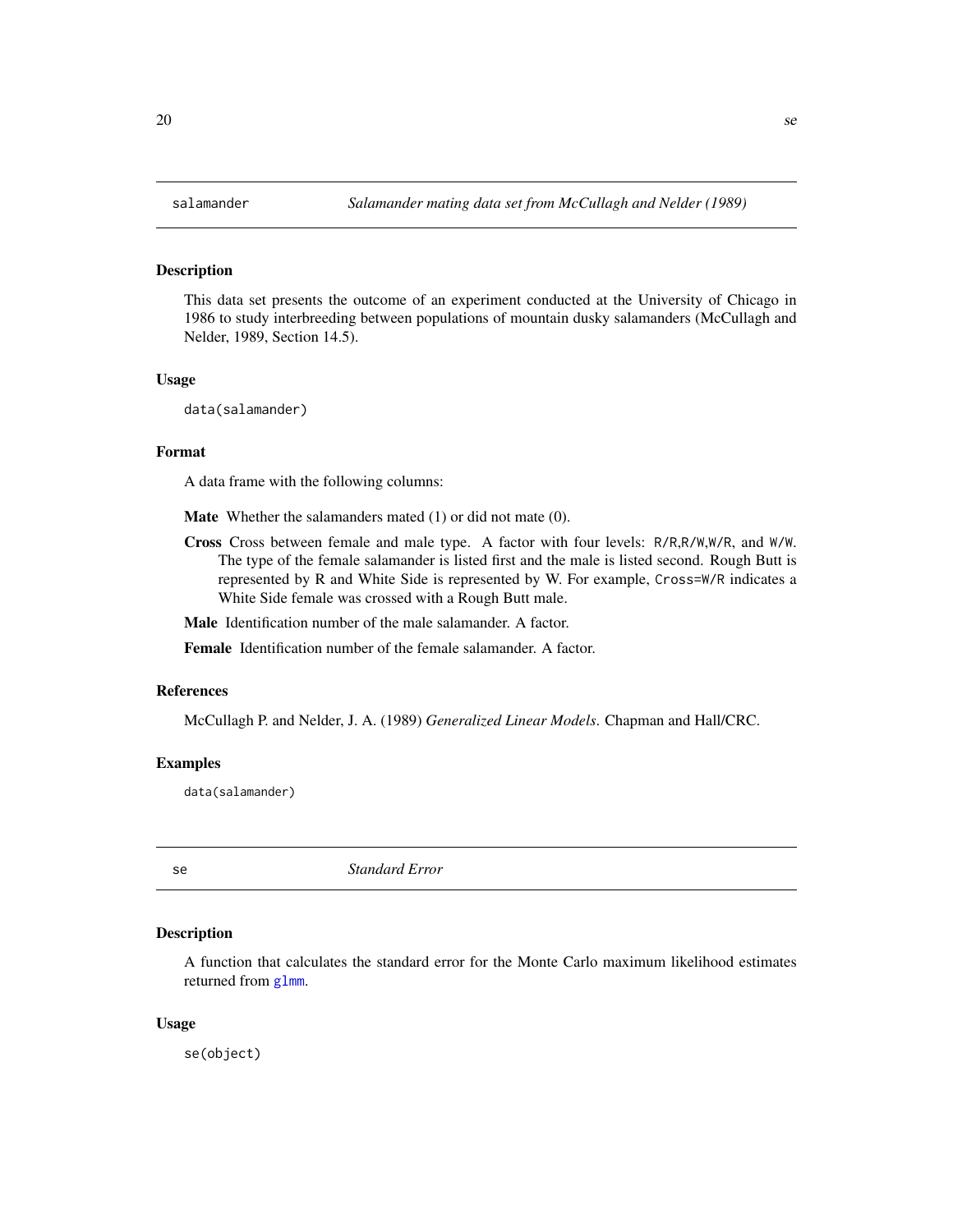#### <span id="page-20-0"></span>**Arguments**

object An object of class glmm usually created using [glmm](#page-8-1).

# Details

With maximum likelihood performed by Monte Carlo likelihood approximation, there are two sources of variability: there is variability from sample to sample and from Monte Carlo sample (of generated random effects) to Monte Carlo sample. The first source of variability (from sample to sample) is measured using standard error, which appears with the point estimates in the summary tables. The second source of variability is due to the Monte Carlo randomness, and this is measured by the Monte Carlo standard error.

#### Value

se The standard errors for the Monte Carlo maximum likelihood estimates returned from [glmm](#page-8-1)

#### Author(s)

Christina Knudson

#### See Also

[glmm](#page-8-1) for model fitting.

[mcse](#page-14-1) for calculating Monte Carlo standard error.

# Examples

```
library(glmm)
data(BoothHobert)
set.seed(1234)
mod <- glmm(y~0+x1, list(y~0+z1), varcomps.names=c("z1"),
data=BoothHobert, family.glmm=bernoulli.glmm, m=100, doPQL=TRUE)
```
se(mod)

<span id="page-20-1"></span>summary.glmm *Summarizing GLMM Fits*

#### Description

"summary" method for class glmm objects.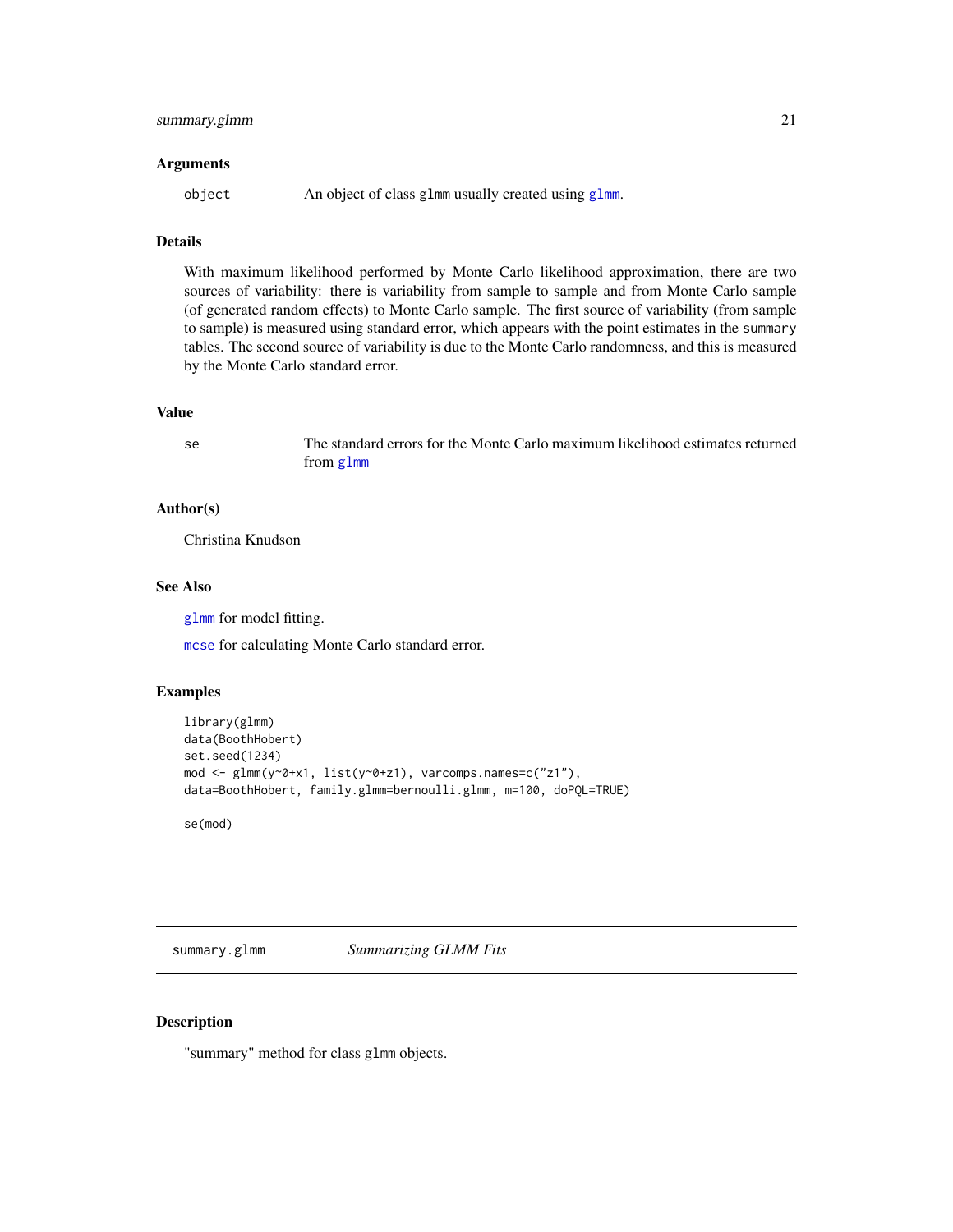# <span id="page-21-0"></span>Usage

```
## S3 method for class 'glmm'
summary(object, ...)
## S3 method for class 'summary.glmm'
print(x, digits = max(3, getOption("digits") - 3),signif.stars = getOption("show.signif.stars"), ...)
```
# Arguments

| object       | an object of class glmm, usually, resulting from a call to glmm.              |
|--------------|-------------------------------------------------------------------------------|
| X            | an object of class summary.g1mm, usually, a result of a call to summary.g1mm. |
| digits       | the number of significant digits to use when printing.                        |
| signif.stars | logical. If TRUE, "significance stars" are printed for each coefficient.      |
| $\cdots$     | further arguments passed to or from other methods.                            |
|              |                                                                               |

# Value

The function summary.glmm computes and returns a list of summary statistics of the fitted generalized linear mixed model given in object, using the components (list elements) "call" and "terms" from its argument, plus

| a matrix for the fixed effects. The matrix has columns for the estimated coeffi-<br>cient, its standard error, t-statistic and corresponding (two-sided) p-value.                              |  |  |  |  |
|------------------------------------------------------------------------------------------------------------------------------------------------------------------------------------------------|--|--|--|--|
| a matrix with columns for the variance components. The matrix has columns for<br>the estimated variance component, its standard error, t-statistic and correspond-<br>ing (one-sided) p-value. |  |  |  |  |
| the design matrix for the fixed effects.                                                                                                                                                       |  |  |  |  |
| the design matrix for the random effects.                                                                                                                                                      |  |  |  |  |
| the response vector.                                                                                                                                                                           |  |  |  |  |
| the call for the fixed effects.                                                                                                                                                                |  |  |  |  |
| the call for the random effects.                                                                                                                                                               |  |  |  |  |
| the family used to fit the model.                                                                                                                                                              |  |  |  |  |
| the call to glmm.                                                                                                                                                                              |  |  |  |  |
| the canonical link function.                                                                                                                                                                   |  |  |  |  |
|                                                                                                                                                                                                |  |  |  |  |

# Author(s)

Christina Knudson

# See Also

The model fitting function [glmm](#page-8-1), the generic [summary](#page-0-0), and the function [coef](#page-0-0)that extracts the fixed effect coefficients.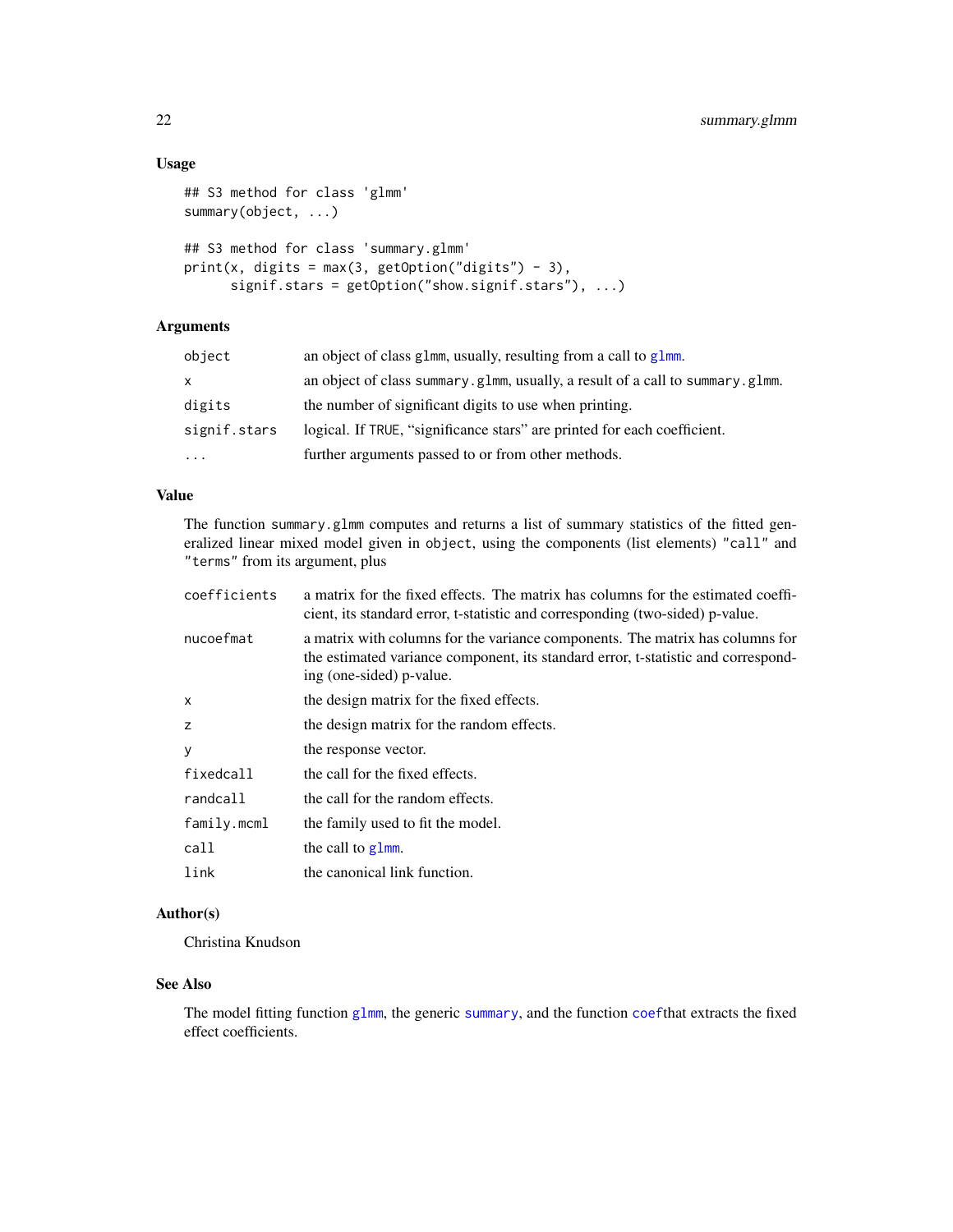<span id="page-22-0"></span>

A function that extracts the variance components returned from [glmm](#page-8-1).

# Usage

varcomps(object,...)

# Arguments

| object   | An object of class glmm usually created using glmm. |
|----------|-----------------------------------------------------|
| $\cdots$ | further arguments passed to or from other methods.  |

#### Value

| varcomps |  | A vector of variance component estimates |
|----------|--|------------------------------------------|
|----------|--|------------------------------------------|

# Author(s)

Christina Knudson

# See Also

[glmm](#page-8-1) for model fitting. [coef.glmm](#page-6-1) for fixed effects coefficients.

# Examples

```
library(glmm)
data(BoothHobert)
set.seed(1234)
mod <- glmm(y~0+x1, list(y~0+z1), varcomps.names=c("z1"),
data=BoothHobert, family.glmm=bernoulli.glmm, m=100, doPQL=TRUE)
```
varcomps(mod)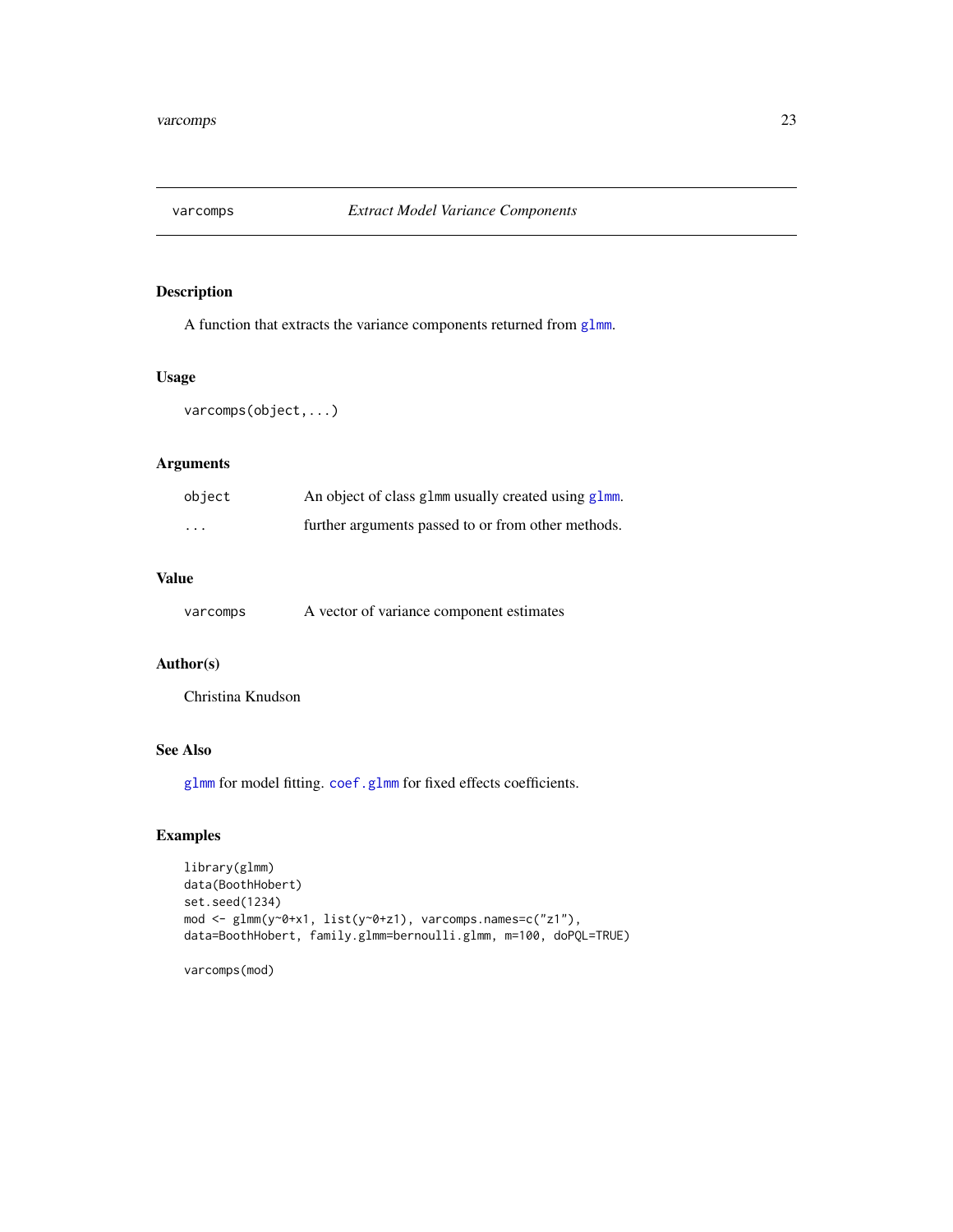<span id="page-23-0"></span>

A function that calculates the variance-covariance matrix for the Monte Carlo maximum likelihood estimates returned from [glmm](#page-8-1).

# Usage

## S3 method for class 'glmm' vcov(object,...)

# Arguments

| object   | An object of class glmm usually created using glmm. |  |  |  |  |
|----------|-----------------------------------------------------|--|--|--|--|
| $\cdots$ | further arguments passed to or from other methods.  |  |  |  |  |

# Value

| <b>VCOV</b> | The variance-covariance matrix for the parameter estimates |  |  |  |  |  |
|-------------|------------------------------------------------------------|--|--|--|--|--|
|-------------|------------------------------------------------------------|--|--|--|--|--|

# Author(s)

Christina Knudson

# See Also

[glmm](#page-8-1) for model fitting.

# Examples

```
library(glmm)
data(BoothHobert)
set.seed(1234)
mod <- glmm(y~0+x1, list(y~0+z1), varcomps.names=c("z1"),
data=BoothHobert, family.glmm=bernoulli.glmm, m=100, doPQL=TRUE)
```
vcov(mod)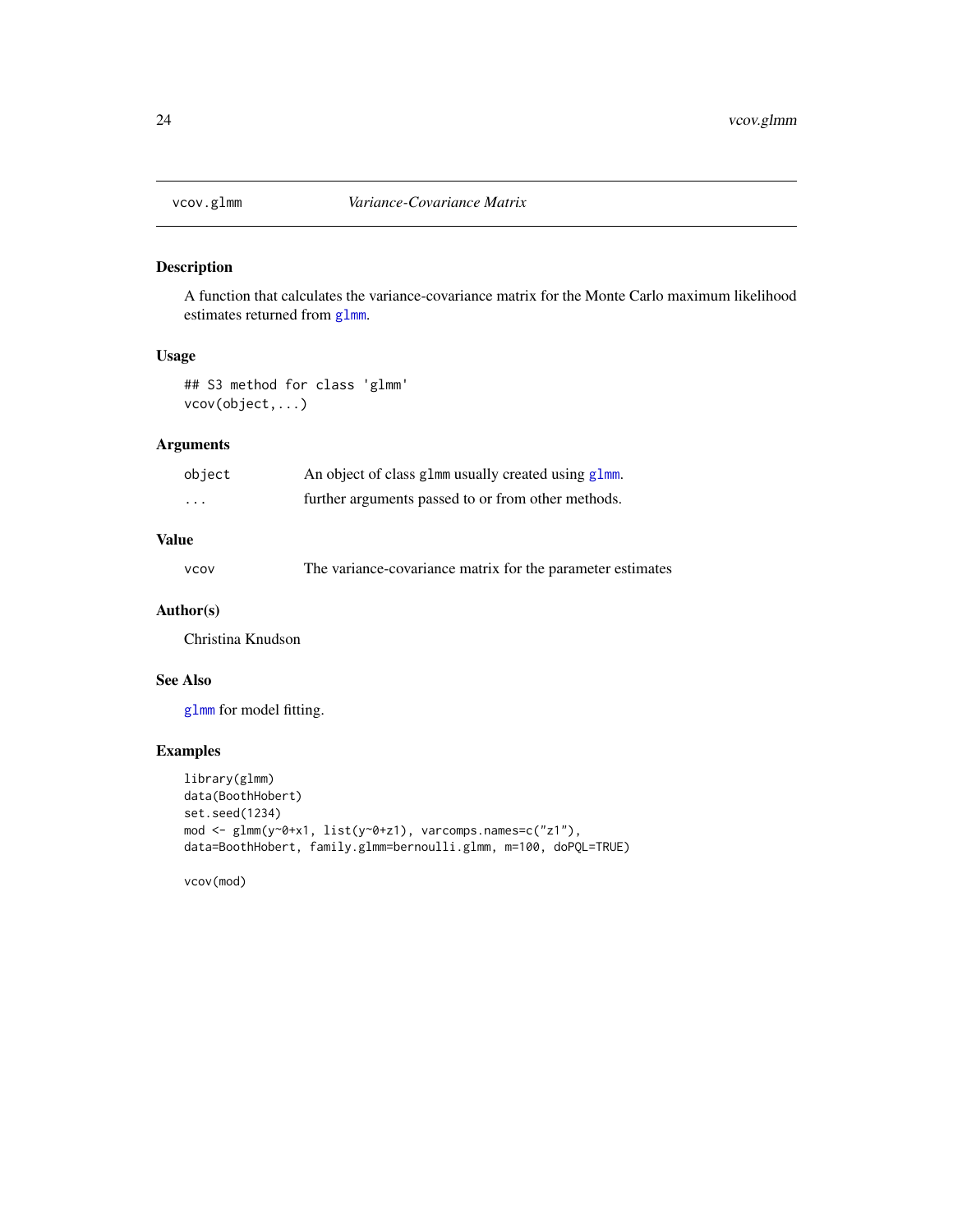# <span id="page-24-0"></span>Index

∗ Monte Carlo bernoulli.glmm , [3](#page-2-0) binomial.glmm , [4](#page-3-0) glmm , [9](#page-8-0) logLik.glmm , [14](#page-13-0) mcse , [15](#page-14-0) mcvcov , [16](#page-15-0) poisson.glmm , [18](#page-17-0) summary.glmm , [21](#page-20-0) ∗ datasets bacteria , [2](#page-1-0) Booth2, <mark>[5](#page-4-0)</mark> BoothHobert, [6](#page-5-0) cbpp2 , [6](#page-5-0) murder , [17](#page-16-0) radish2 , [19](#page-18-0) salamander , [20](#page-19-0) ∗ generalized linear mixed model bernoulli.glmm , [3](#page-2-0) binomial.glmm , [4](#page-3-0) Booth2, <mark>[5](#page-4-0)</mark> BoothHobert, [6](#page-5-0) coef.glmm , [7](#page-6-0) confint.glmm, [8](#page-7-0) glmm , [9](#page-8-0) logLik.glmm , [14](#page-13-0) mcse , [15](#page-14-0) mcvcov , [16](#page-15-0) murder , [17](#page-16-0) poisson.glmm , [18](#page-17-0) radish2 , [19](#page-18-0) salamander, [20](#page-19-0) se , [20](#page-19-0) summary.glmm , [21](#page-20-0) varcomps , [23](#page-22-0) vcov.glmm , [24](#page-23-0) ∗ likelihood approximation bernoulli.glmm , [3](#page-2-0) binomial.glmm , [4](#page-3-0)

glmm , [9](#page-8-0) logLik.glmm , [14](#page-13-0) mcvcov, [16](#page-15-0) poisson.glmm , [18](#page-17-0) ∗ maximum likelihood glmm , [9](#page-8-0) mcse , [15](#page-14-0) summary.glmm , [21](#page-20-0) ∗ models bernoulli.glmm , [3](#page-2-0) binomial.glmm , [4](#page-3-0) coef.glmm , [7](#page-6-0) confint.glmm, [8](#page-7-0) glmm , [9](#page-8-0) logLik.glmm , [14](#page-13-0) mcse , [15](#page-14-0) mcvcov, [16](#page-15-0) poisson.glmm , [18](#page-17-0) se , [20](#page-19-0) summary.glmm , [21](#page-20-0) varcomps , [23](#page-22-0) vcov.glmm , [24](#page-23-0) ∗ regression coef.glmm, [7](#page-6-0) glmm , [9](#page-8-0) summary.glmm , [21](#page-20-0) bacteria, [2](#page-1-0) bernoulli.glmm , [3](#page-2-0) , *[9](#page-8-0)* binomial.glmm , [4](#page-3-0) , *[9](#page-8-0)* Booth2, <mark>[5](#page-4-0)</mark> BoothHobert, [6](#page-5-0) cbpp2 , [6](#page-5-0) coef , *[13](#page-12-0)* , *[22](#page-21-0)* coef.glmm , [7](#page-6-0) , *[13](#page-12-0)* , *[23](#page-22-0)* confint.glmm , [8](#page-7-0) glmm , *[3](#page-2-0) , [4](#page-3-0)* , *[7–](#page-6-0) [9](#page-8-0)* , [9](#page-8-0) , *[14](#page-13-0) [–18](#page-17-0)* , *[20](#page-19-0)[–24](#page-23-0)* logLik.glmm , [14](#page-13-0)